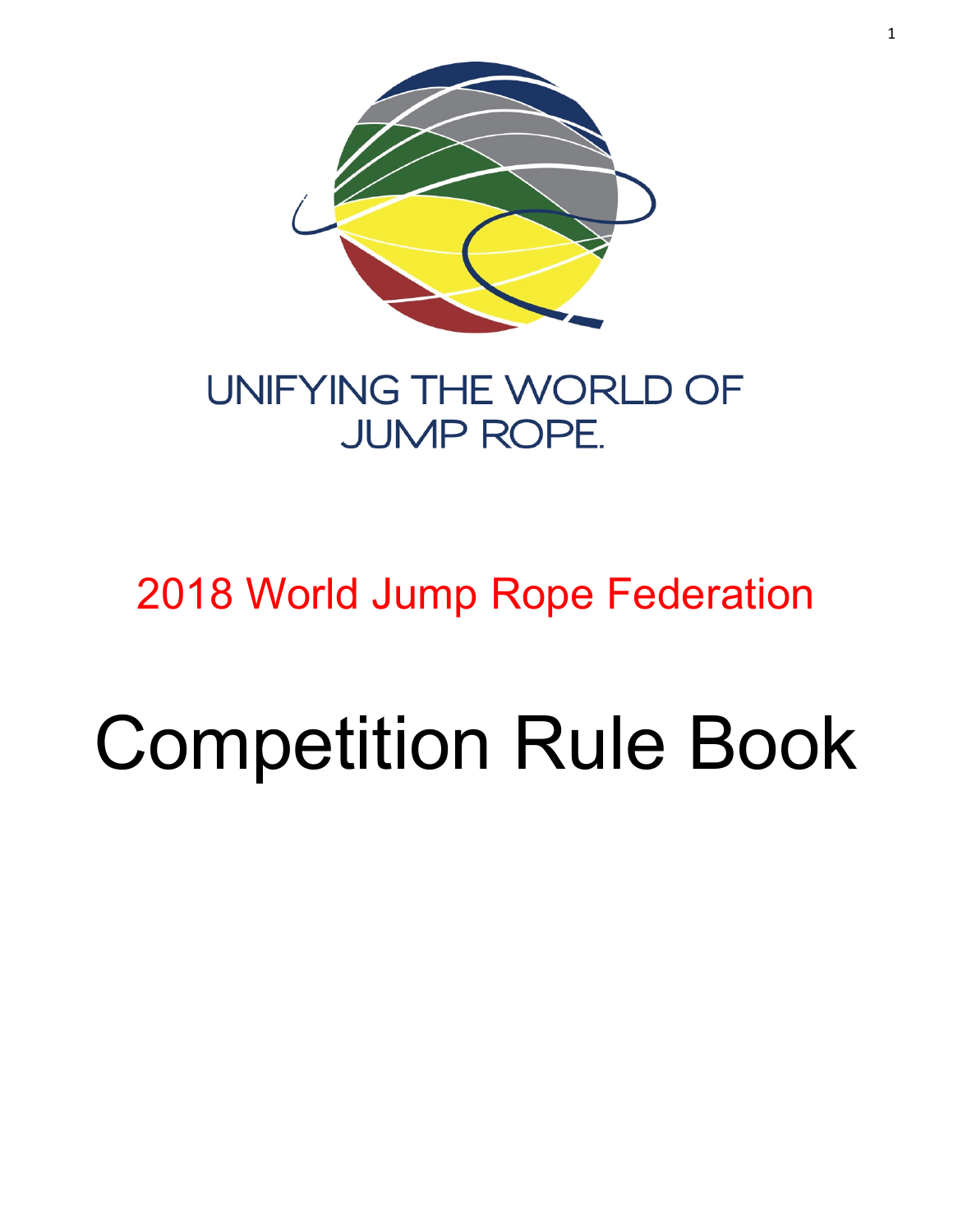# **Table of Contents**

| <b>Subject</b>                                                        | Page           |
|-----------------------------------------------------------------------|----------------|
| Changes for 2018                                                      | 3              |
| <b>Competition Philosophy</b>                                         | $\overline{4}$ |
| <b>Rules for Competition Registration</b>                             | 4              |
| <b>Competition Options</b>                                            | 5              |
| <b>Age Divisions</b>                                                  | 5              |
| <b>Gender Divisions</b>                                               | 6              |
| <b>Novice Division</b>                                                | 6              |
| <b>Age Division Championships</b>                                     | 6              |
| Explanation of Events for the Age Division Championships              | $\overline{7}$ |
| Explanation of Events for the Novice Championships                    | $\overline{7}$ |
| Divisions for the Event Championships                                 | 7              |
| Rules for entering All-Around Championships                           | 8              |
| Divisions for the All-Around Championships                            | 8              |
| Events for the All-Around Championships                               | 8              |
| Rules for the Grand World Championship                                | 9              |
| <b>General Rules:</b>                                                 |                |
| <b>Credential Verification</b><br>$\bullet$                           | 10             |
| Equipment<br>$\bullet$                                                | 10             |
| Uniforms<br>$\bullet$                                                 | 10             |
| <b>General Restrictions</b><br>$\bullet$                              | 10             |
| <b>Speed and Power Events</b><br>$\bullet$                            | 10             |
| <b>Freestyle Events</b><br>$\bullet$                                  | 12             |
| Freestyle Evaluation and Judging                                      | 13             |
| <b>General Rules for Group Team Show</b>                              | 16             |
| Group Team Show Evaluation and Judging                                | 16             |
| General Rules for the World Jump Rope Double Dutch Contest (WJR-DDC)  | 18             |
| World Jump Rope Double Dutch Contest (WJR-DDC) Evaluation and Judging | 19             |
| <b>Protests and Appeals</b>                                           | 19             |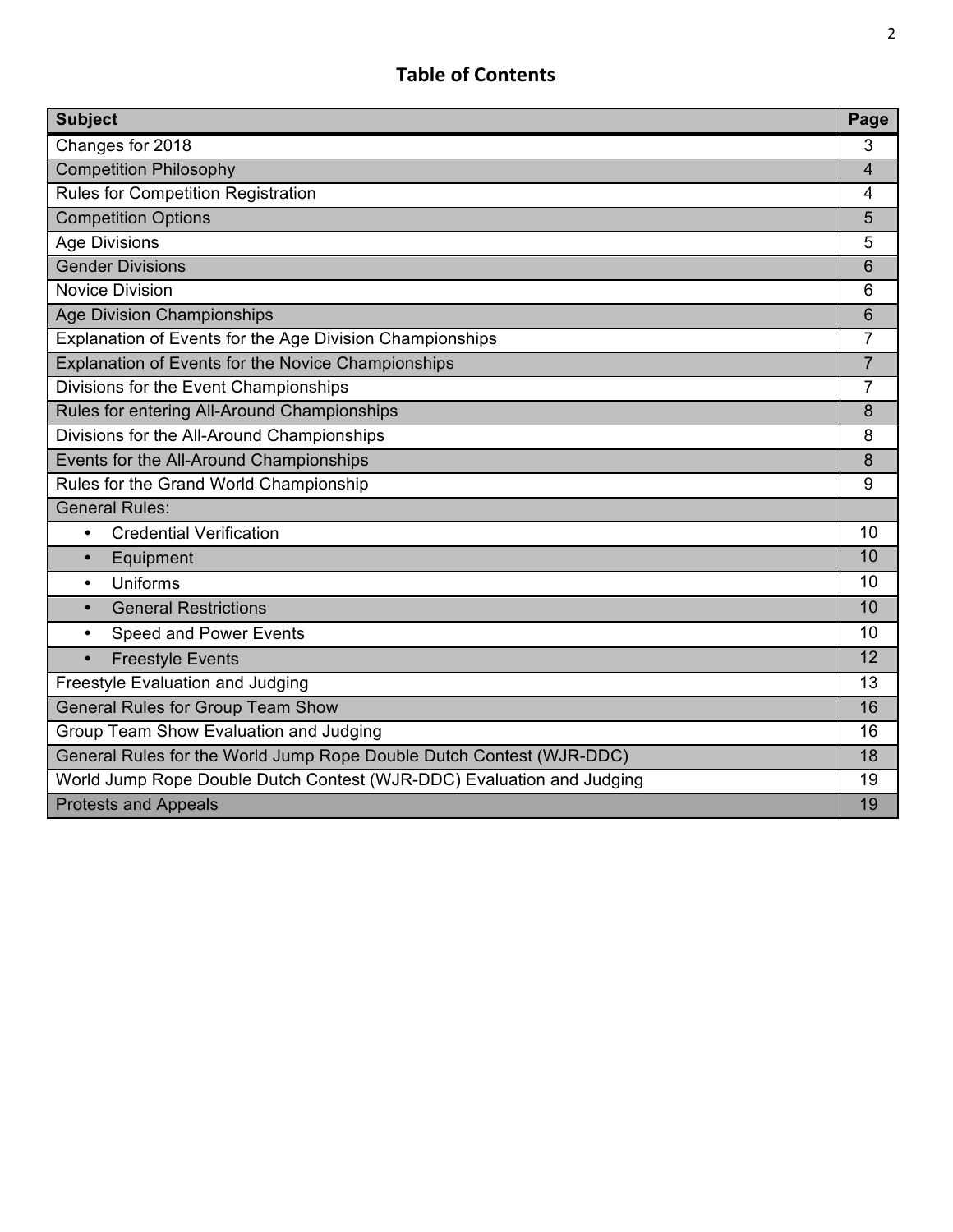# **CHANGES FOR 2018**

After evaluating our age divisions, freestyle events, and judging panels at the 2017 World Jump Rope Championship, we have made a few changes for our 2018 World Jump Rope Championship. These changes are outlined below, and will also be incorporated into our 2018 WJR Competition Rulebook and Judging Handbook. Please look it over carefully, and as always, let us know if you have any questions or concerns.

- 1) **ALL JUDGES INTENDING TO JUDGE AT THE WJRF CHAMPIONSHIPS WILL NEED TO ATTEND A JUDGES TRAINING COURSE THIS COMING YEAR.** WJRF is proud to use a data collection app powered through Android. The app is called JumpRopeJudge. JumpRopeJudge is available for download onto an Android powered device in the Google Play Store. This app will allow judges to record what they see essentially telling the story of the routine. Each jump the athlete/team completes should be recorded, including basic jumps, wraps, unwraps and skills to give a full picture of the routine the athlete/team performed. If your team is interested in hosting a training, or you have someone that would like to become a Judge Clinician, please contact Monica Foster or Jessica Nicholson at **monica@worldjumprope.org** or **jessica@worldjumprope.org**.
- 2) **MUSIC ERROR** If the wrong music is played for an athlete's routine, the athlete should stop immediately and notify the Tournament Director. If an athlete chooses to compete with the wrong music playing, they will not be given a re-jump.
- 3) **JEWELRY** Jewelry can be worn at the athlete's discretion. All jewelry should be securely fastened. If jewelry falls off and enters another competitor's station, a space violation will be given.
- 4) **QUALIFYING FOR FINALS** The top 2 freestyles from the Novice/Junior division events will no longer automatically qualify for the Finals. If a Junior or Novice competitor would like to attempt to qualify for Finals, they must compete in the 16 & Under Senior Freestyle division. The top 6 speed scores from each event, across all age divisions, will qualify for finals.
- 5) **DOUBLE DUTCH TEAM ALL AROUND** The number of athletes on a Double Dutch Team for the All Around event is now 4, 5 or 6.
- 6) **SPEED RE-JUMP DUE TO INACCURATE CLICKING** If an athlete/team is given the opportunity to rejump a speed event due to inaccurate clicking and the coach of record choses for the athlete/team to re-jump, the athlete/team will be given their re-jump score.
- **7) TENTATIVE SCHEUDLE FOR THE WJRC AND DDC CHAMPIONSHIPS**

| Day 1 |                                          | Day 5   | <b>Grand World Championships</b>  |
|-------|------------------------------------------|---------|-----------------------------------|
|       | Single Rope Speed 1x30                   | ٠       | Single Rope Speed 1x30            |
|       | Single Rope Speed Pairs Double Unders    | ٠       | Single Rope Pairs Double Unders   |
| ٠     | Single Rope Speed Relay                  |         | Single Rope Speed Relay           |
| ٠     | Novice and Junior Single Rope Freestyle  | ٠       | Double Dutch Speed Relay          |
| ٠     | Junior Single Rope Pairs Freestyle       | ٠       | Double Dutch Pairs Speed          |
|       | Junior Single Rope Team Freestyle        | ٠       | 3 minute speed                    |
| Day 2 |                                          | ٠       | Single Rope Single Freestyle      |
|       | Double Dutch Speed Relay                 |         | Single Rope Pairs Freestyle       |
| ٠     | Double Dutch Pairs Speed                 |         | Single Rope Pairs Wheel Freestyle |
| ٠     | 3 minute speed                           | ٠       | Single Rope Team Freestyle        |
| ٠     | Junior Single Rope Pairs Wheel Freestyle | ٠       | Double Dutch Single Freestyle     |
| ٠     | Junior Double Dutch Single Freestyle     | ٠       | Double Dutch Pairs Freestyle      |
| ٠     | Junior Double Dutch Pairs Freestyle      | ٠       | Double Dutch Triad Freestyle      |
|       | <b>Triple Unders</b>                     | ٠       | <b>Triple Unders</b>              |
| Day 3 |                                          | ٠       | DDC 1x30 Speed                    |
|       | Senior Single Rope Freestyle             |         | <b>DDC Freestyle</b>              |
|       | Senior Single Rope Pairs Freestyle       | Day 6   |                                   |
|       | Senior Single Rope Pairs Wheel Freestyle |         | Free Day                          |
|       | Senior Single Rope Team Freestyle        | Day 7-8 |                                   |
| Day 4 |                                          |         | <b>WJRF Camp</b>                  |
|       | Senior Double Dutch Single Freestyle     |         |                                   |
| ٠     | Senior Double Dutch Pairs Freestyle      |         |                                   |
| ٠     | Senior Double Dutch Triad Freestyle      |         |                                   |
| ٠     | DDC 1 x30 Speed                          |         |                                   |
|       | <b>DDC Freestyle</b>                     |         |                                   |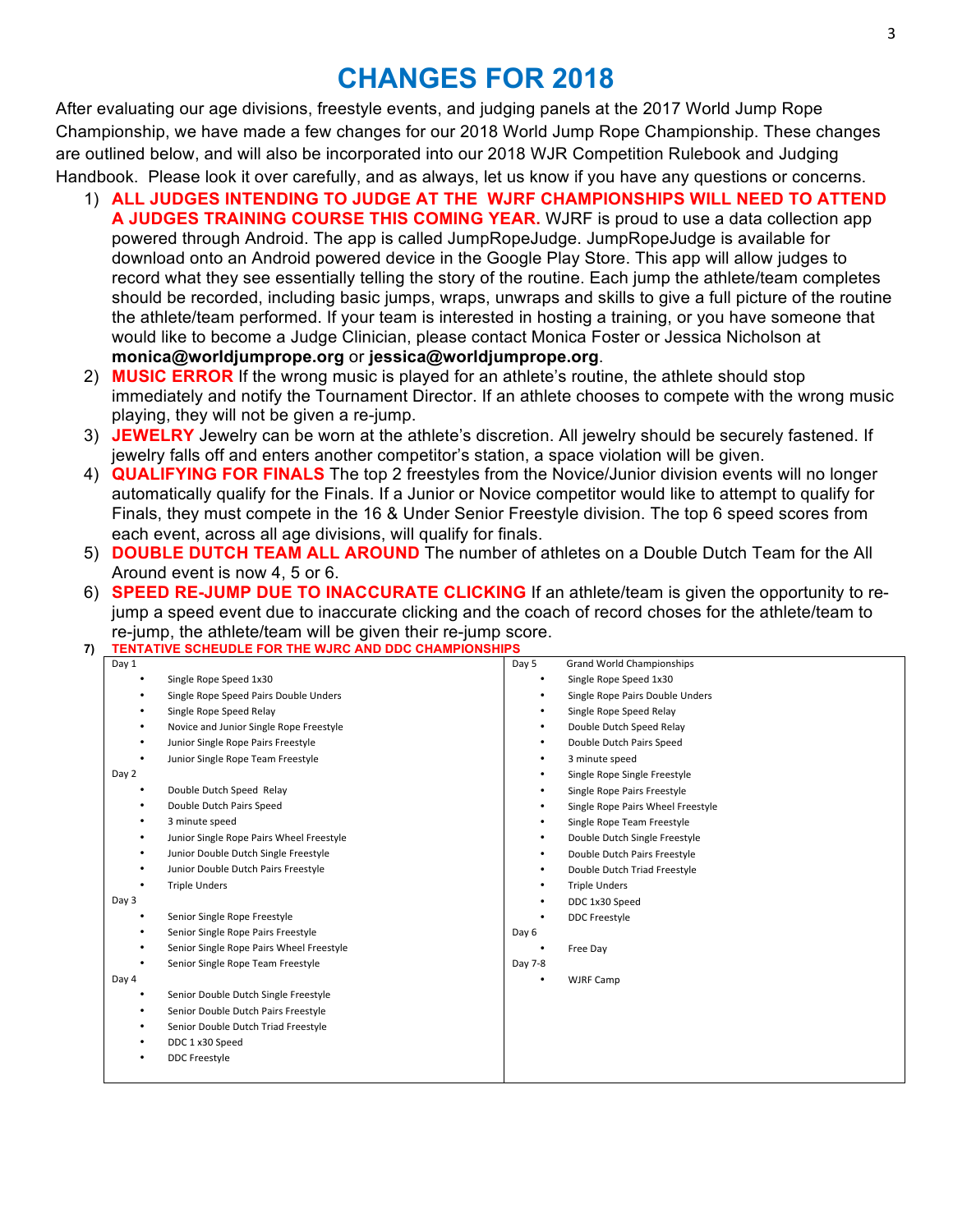## **COMPETITION PHILOSOPHY - INCLUSION, DIVERSITY & CHOICES**

In an effort to make our tournament inviting to a diversity of athletes, we have included events familiar to several jump rope organizations, such as the American Double Dutch League, the National Double Dutch League, FISAC, AAU (Junior Olympics), and USA Jump Rope. The freestyle judging system will strive to honor all jump rope styles and backgrounds. Our goal is to insure that athletes from around the world can take whatever freestyle routines they currently use for competition in their "home organizations" and bring them to the World Jump Rope Championship without having to make any significant alterations or changes.

We provide a wide variety of competition options. For example:

- o We offer many age divisions to promote participation from athletes of all ages.
- $\circ$  In the "Event Championships", participants have the freedom to enter as few or as many events as they desire.
- $\circ$  Athletes and teams can compete for All-Around titles if they wish, specialize in only their favorite events, or do a combination of both.
- o Younger athletes can choose to compete against other younger athletes in the "Junior World Championship", test their skills against older athletes in the "Senior World Championship", or do a combination of both.
- $\circ$  Athletes with less experience have the option to compete against other athletes new to the sport in our "Novice" Championship", test their skills against more experienced athletes in either the Junior or the Senior Championships, or do a combination of all three options.
- $\circ$  For the Event Championship, the same athletes do not need to be grouped together for every event. Team members can remain consistent across any or all pairs and team events if they want to (or for an All-Around title), but coaches also have the freedom to "mix up" their athletes for each event. We recognize that individuals may be more skilled at some events than others, and this approach allows coaches to group their athletes together in ways that will create the strongest possible teams for each event. This will allow us to truly see the "best of the best" in the world for every event!

# **RULES FOR COMPETITION REGISTRATION**

#### **QUALIFICATION REQUIREMENTS:**

All athletes are welcome to attend. There are no required memberships or membership fees to any organization. There are no "qualifying tournaments" to attend or any other type of qualification process unless your country has signed a Memorandum of Understanding with WJRF and/ or your country of residence has a governmental obligation to qualify its athletes. If an MOU has been signed, you must follow your countries rules and regulations in attending a WJRF event. Please consult your country's WJRF recognized organization for an explanation of any requirements.

#### **TEAM AFFILIATION:**

As you compete, you will be representing the club/team or your country of residence under the following conditions:

- Your organization has a MOU signed with WJRF
- Your government sporting authority requires that you have a qualifying tournament

If your country does not meet the above criteria, competitors may be affiliated with as many clubs or teams as they wish. This means pairs and teams can consist of athletes from different clubs or organizations, including different countries, provided that the athletes are entered in the appropriate age and gender categories, and are only entered once in any given event.

#### **EVENT ENTRY RESTRICTIONS:**

- o Athletes may only enter in appropriate age and gender divisions.
	- $\circ$  Exception: A Junior athlete chooses to compete in the Senior Age Division Event Championships. In this case the competitor can enter in the Senior Age Division.
- o Athletes may compete only once in any given event.
	- $\circ$  An athlete may not compete in double dutch single freestyle with two teammates, then compete in double dutch single freestyle again with different teammates, even if he or she would be competing for the second time in a different age or gender division, or for an all-around championship versus an event championship.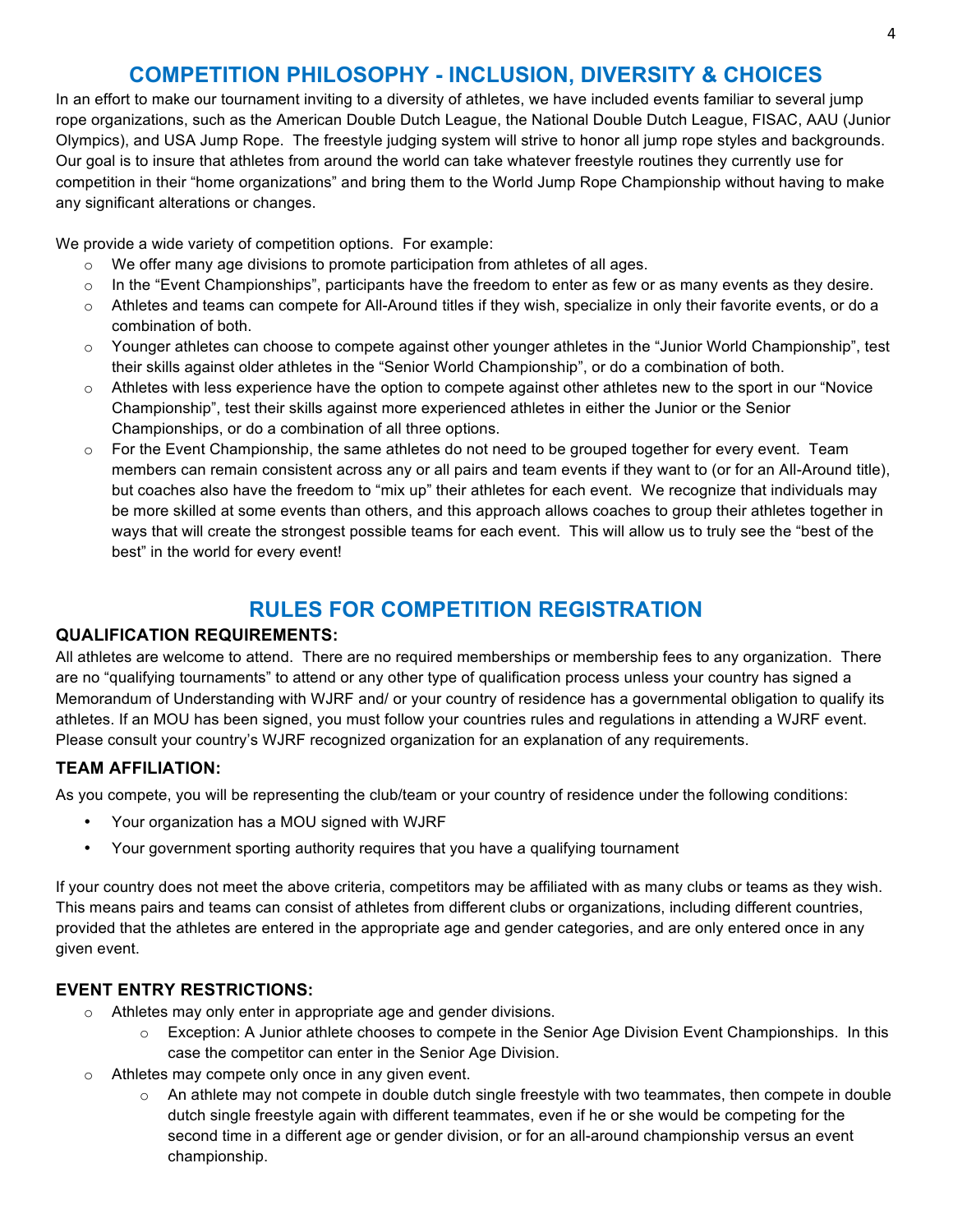$\circ$  An athlete may not compete in an event in the "junior" division, then compete again in that same event in the "senior" division. However, an athlete who is 14 years old or younger may compete in one event in one division, and a different event in a different division. For example, a 13 year-old athlete may compete his single rope speed 1x30 event in the "junior" division, then compete his single rope freestyle event in the "senior" division (there is no minimum age for the senior division - the youngest age group is "16 and younger"). The same rules apply for novice and junior and senior divisions.

#### **TEAM AFFILIATION:**

As you compete you will be representing the club or team that you are affiliated with, rather than representing your country as a whole. However, to facilitate as many competitive opportunities as possible, competitors may be affiliated with as many clubs or teams as they wish. This means pairs and teams can consist of athletes from different clubs or organizations, and even from different countries! There are no restrictions placed on who may or may not jump with whom, provided athletes are entered into appropriate age and gender categories, and are only entered once in any given event.\*Please refer to Qualification Requirements listed above if your country of residence has a signed Memorandum of Understanding (MOU) with WJRF.

## **COMPETITION OPTIONS**

#### **Competition options available – Athletes may choose any or all of the following options:**

- o World Age-Division Event Championships:
	- $\circ$  Athletes may enter any events that they wish. Athletes may enter one event, several events, or all events. There are no requirements for which events, or how many events, an athlete may enter, so long as they are only entered once in any given event.
	- o Awards will be given for each event in each age and gender division.
	- $\circ$  See the Event and Division explanations later in this document for more information.
- o World Age-Division All-Around Championships
	- $\circ$  Athletes and teams may choose to enter sets of events within certain categories with the goal of accumulating points toward an "all-around" score in those categories. To be eligible for the "All-Around Championship" in a certain category, athletes or teams MUST enter all of the required events for that category.
	- o All-Around Categories include:
		- § Single Rope Individual All-around
		- § Single Rope Team All-Around (4 or 5 athletes per team)
		- Double Dutch Team All-Around (4 to 6 athletes per team)
	- $\circ$  Please see the age divisions, gender divisions, and all-around categories explained later in this document for more information.
- o World Group Team Show Championship (see explanation on page 16)
- $\circ$  Grand World Jump Rope Showcase (see further explanations on page 10)
	- o Grand World Event Championship
	- o World Jump Rope Double Dutch Contest (DDC)

# **RULES FOR COMPETITIVE DIVISIONS**

#### **Age Divisions:**

- o Age divisions are determined by the athlete's age as of **September 1st, 2018.**
- $\circ$  For pairs and team events in the "30 and older" age division, all athletes in a team must be 30 years old or older.
- $\circ$  For pairs and team events in all other age divisions, the age of the pair or team is determined by the age of the oldest athlete.
- $\circ$  A valid form of identification listing the athlete's birthdate will need to be provided at check-in for age verification.
- $\circ$  The competition committee reserves the right to make adjustments to the age divisions if there are less than 3 entries in any given age division. Coaches will be notified of any changes that need to be made in age divisions 2 weeks prior to the tournament start date.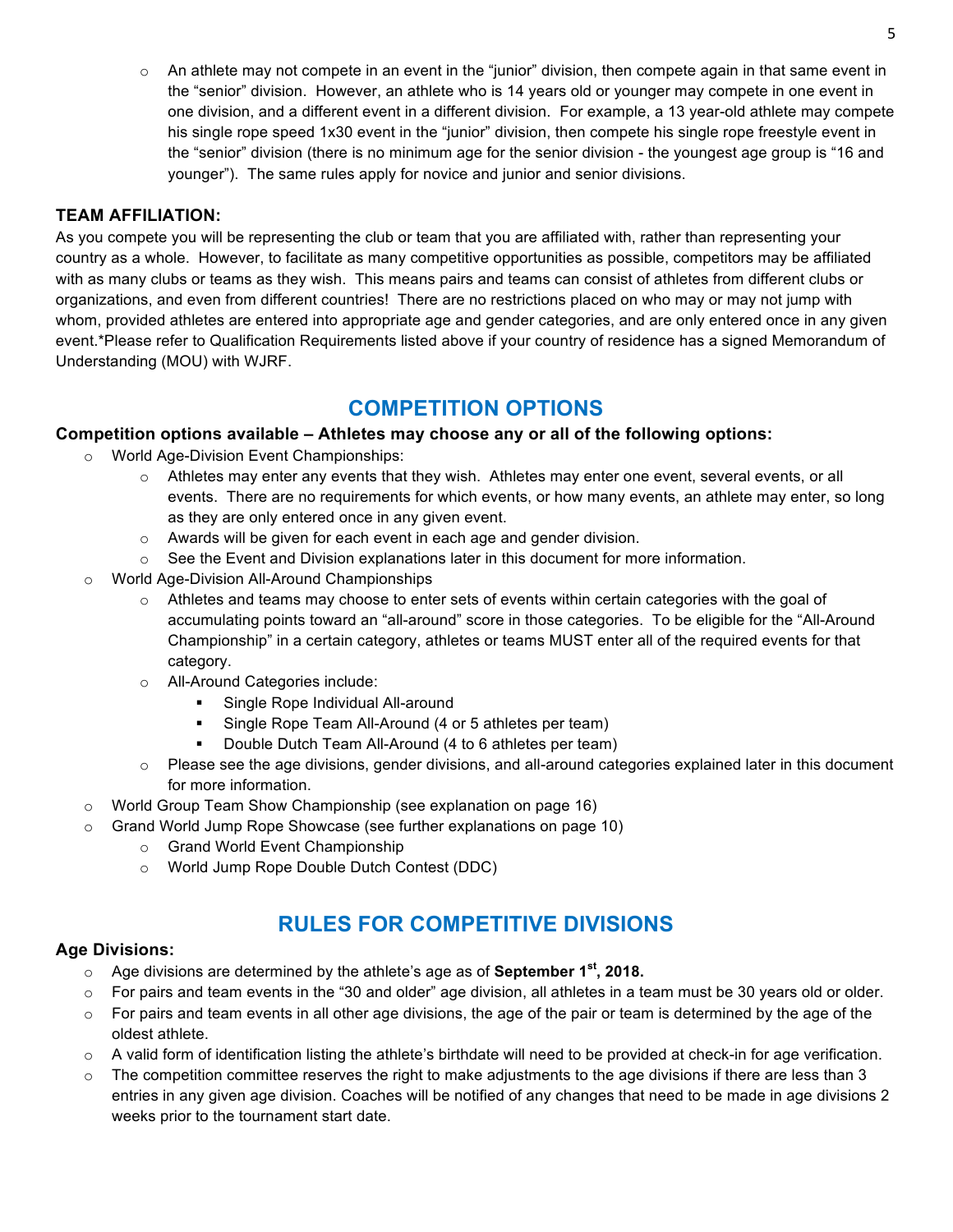#### **Gender Divisions:**

- o Female: All athletes must be female
- o Mixed: Both male and female athletes are included in the group
- o Male: All athletes must be male
- $\circ$  For all single rope individual events, in all age divisions, there will be female and male gender divisions
- $\circ$  For pairs and team events (except group show and DDC events), in all age divisions, there will be "female", "mixed", and "male" gender divisions.
- $\circ$  The competition committee reserves the right to make adjustments to the gender divisions if there are less than 3 entries in any given gender division. Coaches will be notified of any changes that need to be made in gender divisions 2 weeks prior to the tournament start date.

#### **Novice Division:**

 $\circ$  "Novice" refers to people that have less experience with competitive jump rope. To qualify to compete in the Novice Championship, athletes must have participated in their first sanctioned jump rope competition on or after September  $1<sup>st</sup>$ , 2016.

#### **World Jump Rope Age Division Championships:**

- $\circ$  Junior World Championship all participants are 14 years old or younger. Gender divisions will apply.
- $\circ$  Senior World Championship open to all ages. Gender divisions will apply.
	- $\circ$  The youngest "senior" division age category is "16 years old and younger". There is no minimum age requirement for entry into the senior division.
- o Novice Championship open to all ages. Gender divisions will apply.

#### **World Jump Rope Group Team Show events**

- o Junior Division (all athletes are age 14 and younger)
	- $\circ$  8-30 athletes in the routine
- Senior Division (open to all age groups)
	- $\circ$  8-30 athletes in the routine
- o No gender divisions apply

#### **World Jump Rope Double Dutch Contest (DDC):**

- o Age divisions
	- o Junior Division (all athletes are age 12 and younger)
	- o Senior Division 18 and younger (all athletes are 18 years old or younger)
	- o Senior Open Division (at least one person must be 19 or older)
- o Gender divisions
	- o There are no gender divisions for DDC Freestyle or DDC Speed
- DDC Events
	- $\circ$  Freestyle: Performance-style event that integrates both dance and jump rope
	- o DDC Speed:This event is optional for groups who are performing the DDC freestyle competition. Three members of each freestyle group will represent their team for a 1x30 double dutch speed contest. The **left** foot will be counted for this speed event only.

#### **Grand World Jump Rope Showcase events**

- o Grand World Championship
	- o Gender divisions will apply (Female, Male, Mixed)
	- $\circ$  Age divisions will not apply (all athletes who qualify will compete against each other, regardless of age)
- o World Jump Rope Double Dutch Contest (performance-style event that integrates both dance and jump rope)
	- $\circ$  Age Divisions will not apply at the World Jump Rope Double Dutch Contest (all athletes will compete in the qualifying round and receive age division awards for the top 3 finishes in the preliminaries.)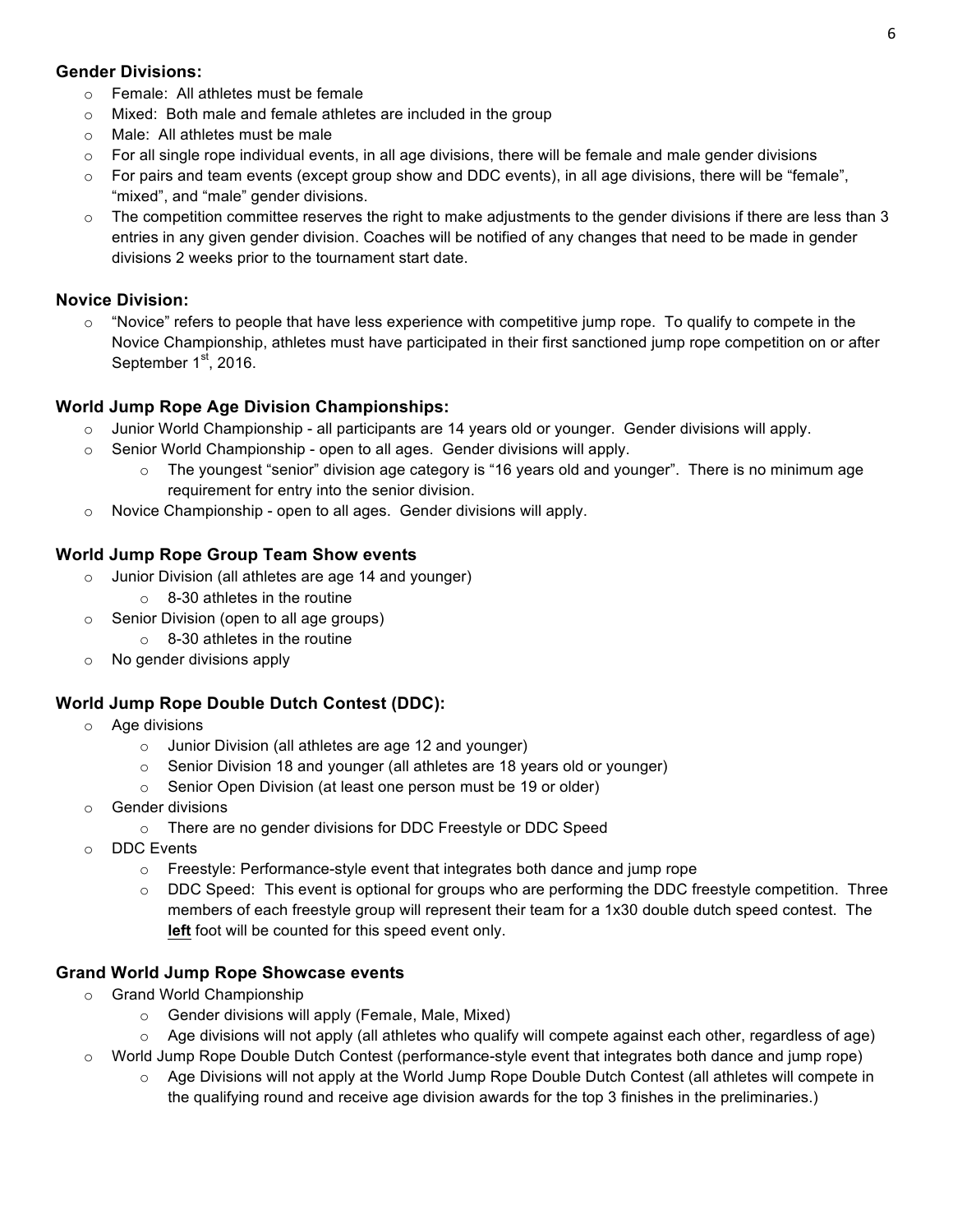# **AGE DIVISION EVENT CHAMPIONSHIPS**

#### **Rules for Entering Events for the Age Division Event Championships:**

*Athletes and teams may enter any of the following events that they choose. Awards will be given in each age and gender division for each event. Athletes may enter as many or as few events as they wish. Athletes may enter one event, they may enter some of the events, or they may enter all events. There are no events that athletes are required to enter, and athletes are not required to enter all events. The top three finishers in each event, in the Junior and Senior divisions will receive awards. The top five finishers in the Novice division will receive awards.*

#### **Explanation of Events for the Junior and Senior Age Division Championships:**

| <b>Junior and Senior World Age Division Event Championships</b> |                                                                                                                                                                                                                                            |  |  |
|-----------------------------------------------------------------|--------------------------------------------------------------------------------------------------------------------------------------------------------------------------------------------------------------------------------------------|--|--|
| <b>Single Rope Speed</b>                                        | $1x30$ - one person jumps for 30 seconds without stopping                                                                                                                                                                                  |  |  |
| and Power Events                                                | 1x180 - one person jumps for three minutes (180 seconds) without stopping                                                                                                                                                                  |  |  |
|                                                                 | 2x30 - two people jump double unders for30 seconds each, one after the other in relay style, one minute total time                                                                                                                         |  |  |
|                                                                 | 4x30 - four people jump for 30 seconds each, one after the other in relay style, two minutes total time                                                                                                                                    |  |  |
|                                                                 | Consecutive Triple Unders – one person performs consecutive triple under jumps until they either miss or choose to stop. This                                                                                                              |  |  |
|                                                                 | event will be contested in the Senior Age Division Championship only.                                                                                                                                                                      |  |  |
| <b>Double Dutch</b>                                             | 3x40 - three people per team, each person jumps in the ropes for 40 seconds, 2 minutes total time                                                                                                                                          |  |  |
| <b>Speed Events</b>                                             | 2x60 - four people per team, two people take turns jumping in the ropes for 60 seconds each, 2 minutes total time                                                                                                                          |  |  |
| <b>Single Rope</b>                                              | Single Rope Freestyle - one person performs a choreographed routine, 45-75 seconds long                                                                                                                                                    |  |  |
| <b>Freestyle Events</b>                                         | Single Rope Pairs Freestyle - two people perform a synchronized, choreographed routine, 45-75 seconds long                                                                                                                                 |  |  |
|                                                                 | Single Rope Pairs Wheel Freestyle – two people perform a choreographed "wheel" routine, 45-75 seconds long                                                                                                                                 |  |  |
|                                                                 | Single Rope Team Freestyle - four people perform a synchronized, choreographed routine, 45-75 seconds long                                                                                                                                 |  |  |
| <b>Double Dutch</b>                                             | Double Dutch Singles Freestyle - teams of three people perform a choreographed double dutch routine, 45-75 seconds long                                                                                                                    |  |  |
| <b>Freestyle Events</b>                                         | Double Dutch Pairs Freestyle - teams of four people perform a choreographed double dutch routine, which will primarily involve                                                                                                             |  |  |
|                                                                 | two athletes performing skills in the ropes at the same time, 45-75 seconds long                                                                                                                                                           |  |  |
|                                                                 | Double Dutch Triad Freestyle - teams of five people perform a choreographed double dutch routine, which will primarily involve                                                                                                             |  |  |
|                                                                 | three people performing skills in the ropes at the same time, 60-90 seconds long. This event will be contested in the Senior Age Division<br>Championship only.                                                                            |  |  |
| <b>Group Team Show</b>                                          | 8-30 people perform a choreographed routine, maximum 3 minutes long                                                                                                                                                                        |  |  |
| (Junior Division)                                               |                                                                                                                                                                                                                                            |  |  |
| <b>Group Team Show</b>                                          | 8-30 people perform a choreographed routine, maximum 5 minutes long                                                                                                                                                                        |  |  |
| (Senior Division)                                               |                                                                                                                                                                                                                                            |  |  |
| <b>WJR-DDC Events</b>                                           | World Jump Rope Double Dutch Freestyle Contest – Perform a routine that integrates music, dance and jump rope (double                                                                                                                      |  |  |
|                                                                 | dutch (as well other styles if desired) into a show-style performance, maximum 3 minutes. Minimum 2 minutes.                                                                                                                               |  |  |
|                                                                 | World Jump Rope Double Dutch Speed Contest - This event is optional for groups who are performing the DDC freestyle<br>competition. Three members of each freestyle group will represent their team for a 1x30 double dutch speed contest. |  |  |

#### **Explanation of Events for the Novice Age Division Championship**

| <b>Novice Age Division Championships</b>     |                                                                                                                                      |  |  |
|----------------------------------------------|--------------------------------------------------------------------------------------------------------------------------------------|--|--|
| <b>Single Rope Speed</b><br>and Power Events | 1x30 - one person jumps for 30 seconds without stopping<br>1x180 - one person jumps for three minutes (180 seconds) without stopping |  |  |
| Single Rope<br><b>Freestyle Events</b>       | Single Rope Freestyle - one person performs a choreographed routine, 45-75 seconds long                                              |  |  |

#### **Divisions for the Event Championships**

|                                                                                                                  | <b>Junior World Championship</b><br>(All athletes are 14 years old or<br>younger) | <b>Senior World Championship</b><br>(All Ages welcome)                                                              | <b>Novice Championship</b><br>(All Ages welcome)                                         |
|------------------------------------------------------------------------------------------------------------------|-----------------------------------------------------------------------------------|---------------------------------------------------------------------------------------------------------------------|------------------------------------------------------------------------------------------|
| <b>Age Divisions</b><br>for Female and<br><b>Male Single Rope</b><br><b>Speed and</b><br><b>Freestyle Events</b> | 10 years old and younger<br>11-12 years old<br>13-14 years old                    | 16 years old and younger<br>17-18 years old and younger<br>19-22 years old<br>23-29 years old<br>30 years and older | 10 years old and younger<br>11-12 years old<br>13-14 years old<br>15 years old and older |
| <b>Age Divisions</b><br>for consecutive<br>triple unders                                                         | Not contested                                                                     | 16 years old and younger<br>17-18 years old and younger<br>19 years old and older                                   | Not contested                                                                            |
| <b>Age Divisions</b>                                                                                             | 10 years old and younger                                                          | 16 years old and younger                                                                                            | Not contested                                                                            |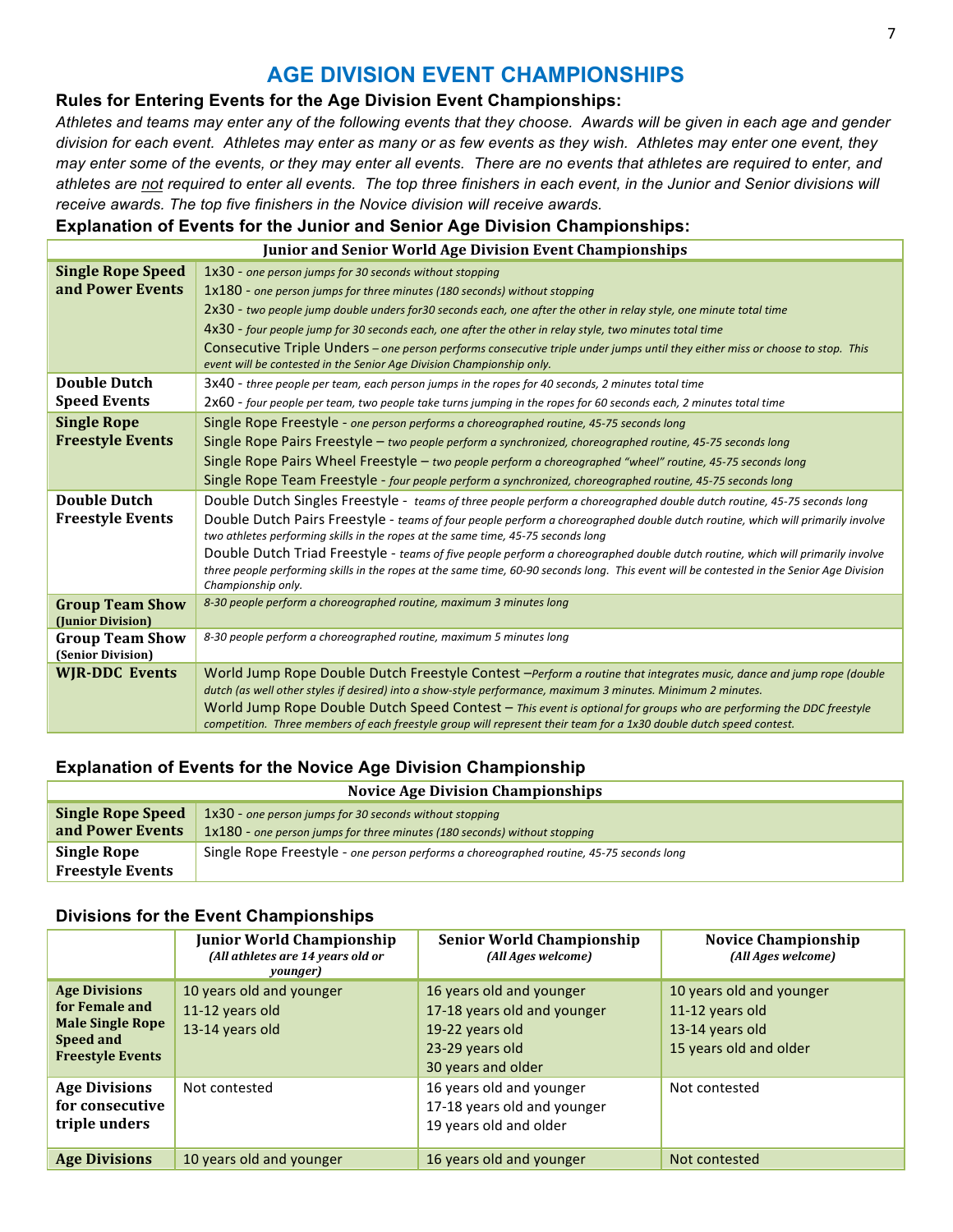| 11-12 years old                    | 17-18 years old and younger                                             |                                                                                          |
|------------------------------------|-------------------------------------------------------------------------|------------------------------------------------------------------------------------------|
| 13-14 years old                    | Open *(at least one person must be 19 or older)                         |                                                                                          |
|                                    | 30 years old and older<br>*(all athletes must be at least 30 years old) |                                                                                          |
| Not contested                      | 18 years old and younger                                                | Not contested                                                                            |
|                                    | Open *(at least one person must be 19 or older)                         |                                                                                          |
|                                    |                                                                         |                                                                                          |
| Male                               | Male                                                                    | Male                                                                                     |
| Female                             | Female                                                                  | Female                                                                                   |
|                                    |                                                                         |                                                                                          |
|                                    |                                                                         | Not contested                                                                            |
|                                    |                                                                         |                                                                                          |
| Mixed (at least one team member is | Mixed (at least one team member is                                      |                                                                                          |
|                                    |                                                                         |                                                                                          |
| 8-30 people                        | 8-30 people                                                             | Not contested                                                                            |
| All athletes must be 14 or younger |                                                                         |                                                                                          |
| No gender divisions                | older                                                                   |                                                                                          |
|                                    | No gender divisions                                                     |                                                                                          |
| 12 and younger                     | 18 and younger                                                          | Not contested                                                                            |
|                                    | Open                                                                    |                                                                                          |
|                                    | * (at least one person must be 19 or older)                             |                                                                                          |
| No gender divisions                | No gender divisions                                                     | Not contested                                                                            |
|                                    |                                                                         |                                                                                          |
|                                    |                                                                         |                                                                                          |
|                                    | Female<br>Male<br>female and at least one is male)                      | Female<br>Male<br>female and at least one is male)<br>At least one athlete must be 15 or |

# **AGE DIVISION ALL-AROUND CHAMPIONSHIPS**

#### **Rules for Entering Events for the Age Division All-Around Championships:**

*Athletes and teams may choose to enter sets of events within certain categories with the goal of accumulating points toward an "all-around" score in those categories. To be eligible for the "All-Around Championship" in a certain category, athletes or teams must enter all of the required events for that category. Please see the age divisions, gender divisions, and all-around categories explained below for more information. The top finishers in each division will receive awards.*

#### **Divisions for the All-Around Championships**

|                                                 | <b>Junior World Championship</b>         | <b>Senior World Championship</b>         |  |
|-------------------------------------------------|------------------------------------------|------------------------------------------|--|
| <b>Age Divisions:</b>                           | 14 and younger                           | Open to all ages                         |  |
| <b>Gender Divisions</b>                         | Male                                     | Male                                     |  |
| for individuals                                 | Female                                   | Female                                   |  |
| <b>Gender Divisions</b><br>Female               |                                          | Female                                   |  |
| for pairs and                                   | Male                                     | Male                                     |  |
| teams<br>Mixed (teams include both genders, and |                                          | Mixed (teams include both genders, and   |  |
|                                                 | both genders must be represented in each | both genders must be represented in each |  |
|                                                 | event)                                   | event)                                   |  |

#### **Single Rope All-Around Categories and Events**

| <b>Categories</b>                           | Events                                                                                                                                                             | <b>Explanations</b>                                                                                                                                                                                                                                                                                                                                                                                                                                                                                                                                                                                           |
|---------------------------------------------|--------------------------------------------------------------------------------------------------------------------------------------------------------------------|---------------------------------------------------------------------------------------------------------------------------------------------------------------------------------------------------------------------------------------------------------------------------------------------------------------------------------------------------------------------------------------------------------------------------------------------------------------------------------------------------------------------------------------------------------------------------------------------------------------|
| <b>Single Rope Individual</b><br>All-Around | Single Rope Speed 1x30<br>Single Rope Speed 1x180<br>Single Rope Freestyle                                                                                         | Individual athletes accumulate "ordinal points" based on how they placed in each<br>of the events. Freestyle events account for 50% of the total score, and speed<br>events account for 50% of the total score.                                                                                                                                                                                                                                                                                                                                                                                               |
| <b>Single Rope Team</b><br>All-Around       | Single Rope Double Under Speed<br>2x30<br>Single Rope Speed 4x30<br>Single Rope Pairs Freestyle<br>Single Rope Pairs Wheel Freestyle<br>Single Rope Team Freestyle | Teams of four or five athletes enter each "pairs" and "team" event together.<br>Teams will declare ahead of time which athletes will be representing the team in<br>which specific events. Teams accumulate "ordinal points" based on how they<br>placed in each of the events. Freestyle events account for 50% of the total score,<br>and speed and power events account for 50% of the total score.<br>*Special note: any athletes not representing their team in any event may enter<br>that event for the event championship. However, these entries will not contribute<br>to the team's overall score. |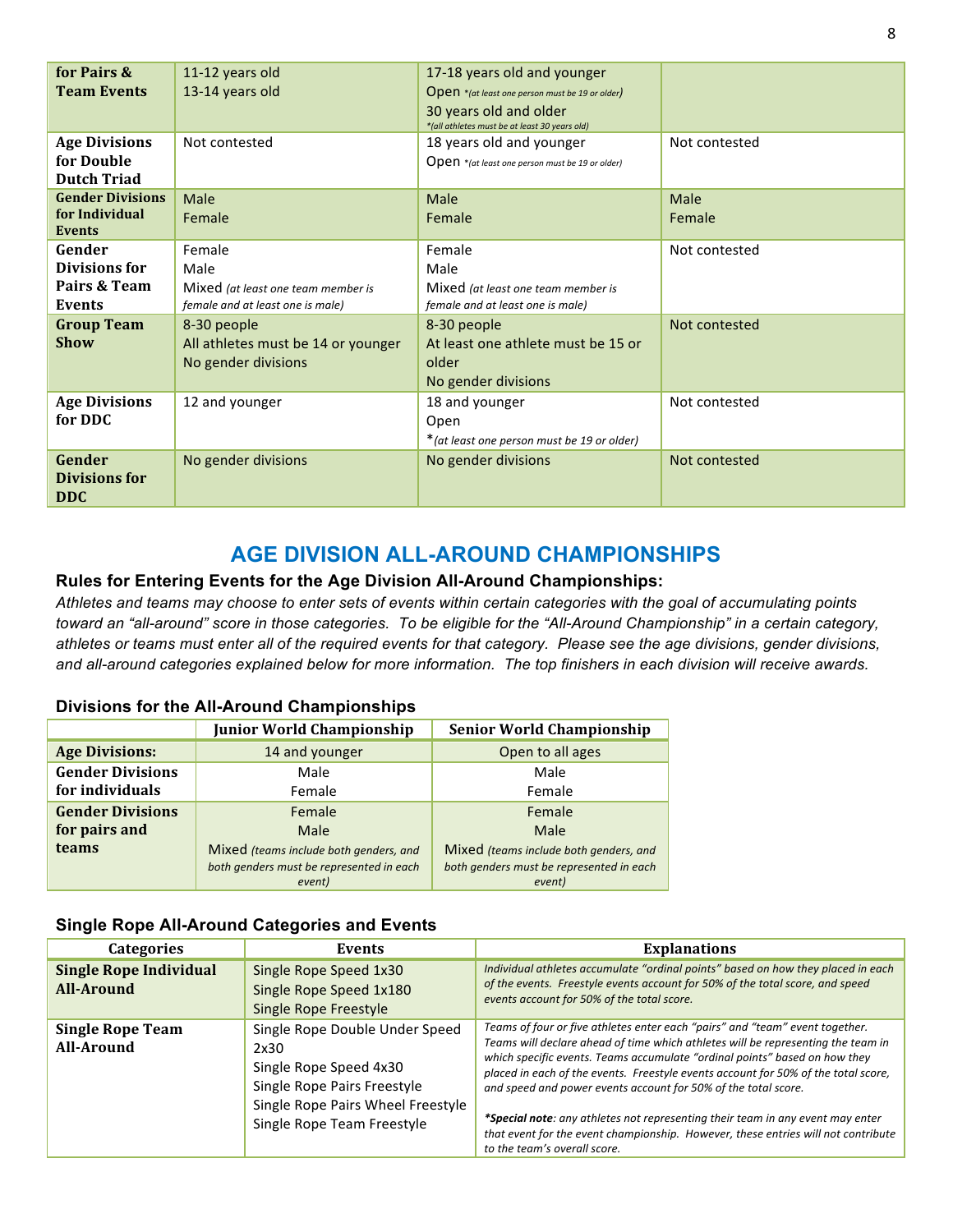#### **Double Dutch All-Around Categories and Events**

| <b>Categories</b>                      | Events                                                                                                               | <b>Explanations</b>                                                                                                                                                                                                                                                                                                                                                                                                                                                                                                                                                                                                                                                                                                            |
|----------------------------------------|----------------------------------------------------------------------------------------------------------------------|--------------------------------------------------------------------------------------------------------------------------------------------------------------------------------------------------------------------------------------------------------------------------------------------------------------------------------------------------------------------------------------------------------------------------------------------------------------------------------------------------------------------------------------------------------------------------------------------------------------------------------------------------------------------------------------------------------------------------------|
| <b>Double Dutch Team</b><br>All-Around | Double Dutch Speed 3x40<br>Double Dutch Speed 2x60<br>Double Dutch Singles Freestyle<br>Double Dutch Pairs Freestyle | Teams of four, five or six athletes enter each double dutch event together,<br>selecting the athletes to participate only from their team of four, five or six<br>athletes. Teams will declare ahead of time which athletes will be representing the<br>team in which specific events. Teams accumulate "ordinal points" based on how<br>they placed in each of the events. Freestyle events account for 50% of the total<br>score, and speed and power events account for 50% of the total score.<br>*Special note: any athletes not representing their team in any event may enter<br>that event with other teammates for the event championship. However, these<br>entries will not contribute to the team's overall score. |

### **GRAND CHAMPIONSHIP SHOWCASE**

#### **Rules for the Grand World Event Championship:**

- $\circ$  The top finishers in the World Age Division Event Championship will re-compete in a final competition to determine the "Grand World Champion" for each event. There will be no age divisions for the Grand World Event Championship. Gender divisions will apply.
	- o Speed qualifiers
		- The top 6 qualifiers (Novice, Junior or Senior) for the male single rope speed 1x30 event, regardless of age division, will advance to compete for the Grand World Championship.
		- The top 6 qualifiers (Novice, Junior or Senior) for the female single rope speed 1x30 event, regardless of age division, will advance to compete for the Grand World Championship.
		- The top 6 qualifiers (Novice, Junior or Senior) for the male single rope speed 1x180 event, regardless of age division, will advance to compete for the Grand World Championship.
		- The top 6 qualifiers (Novice, Junior or Senior) for the female individual speed 1x180 event, regardless of age division, will advance to compete for the Grand World Championship.
		- § The top 3 qualifiers for the male triple unders event will advance to compete in the Grand World Championship.
		- The top 3 qualifiers for the female triple unders event will advance to compete in the Grand World Championship.
		- § **Special note for 1x180 and Triple Unders Grand World Qualifiers:**
			- *Re-competing the 1x180 and Triple Unders events at the Grand World Championship will be optional for athletes who qualify. Athletes and coaches who qualify will have 15 minutes after the qualifiers are announced to discuss the best strategy and to declare whether the athlete will re-compete either or both of these events at the Grand World Championship, or whether they would rather keep their qualifying score instead. Both the athlete and the coach will have to provide a signature confirming the choice(s) that they have made. Once the declaration is made, the decision is final and changes will not be allowed. Any athlete who chooses to re-compete an event will be expected to do so. Any athlete who "scratches" from one of these events after deciding to re-compete will be disqualifying themselves from that particular event, and their qualifying score will not be considered in the results to decide the winner. Exceptions may be made at the discretion of the Tournament Director in regards to injury or illness.*
		- The top 6 qualifiers (Novice, Junior or Senior) for the "female" gender division pairs and team speed events, regardless of age division, will advance to compete for the Grand World Championship.
		- The top 6 qualifiers (Novice, Junior or Senior) for the "male" gender division pairs and team speed events, regardless of age division, will advance to compete for the Grand World Championship.
		- The top 6 qualifiers (Novice, Junior or Senior) for the "mixed" gender division pairs and team speed events, regardless of age division, will advance to compete for the Grand World Championship.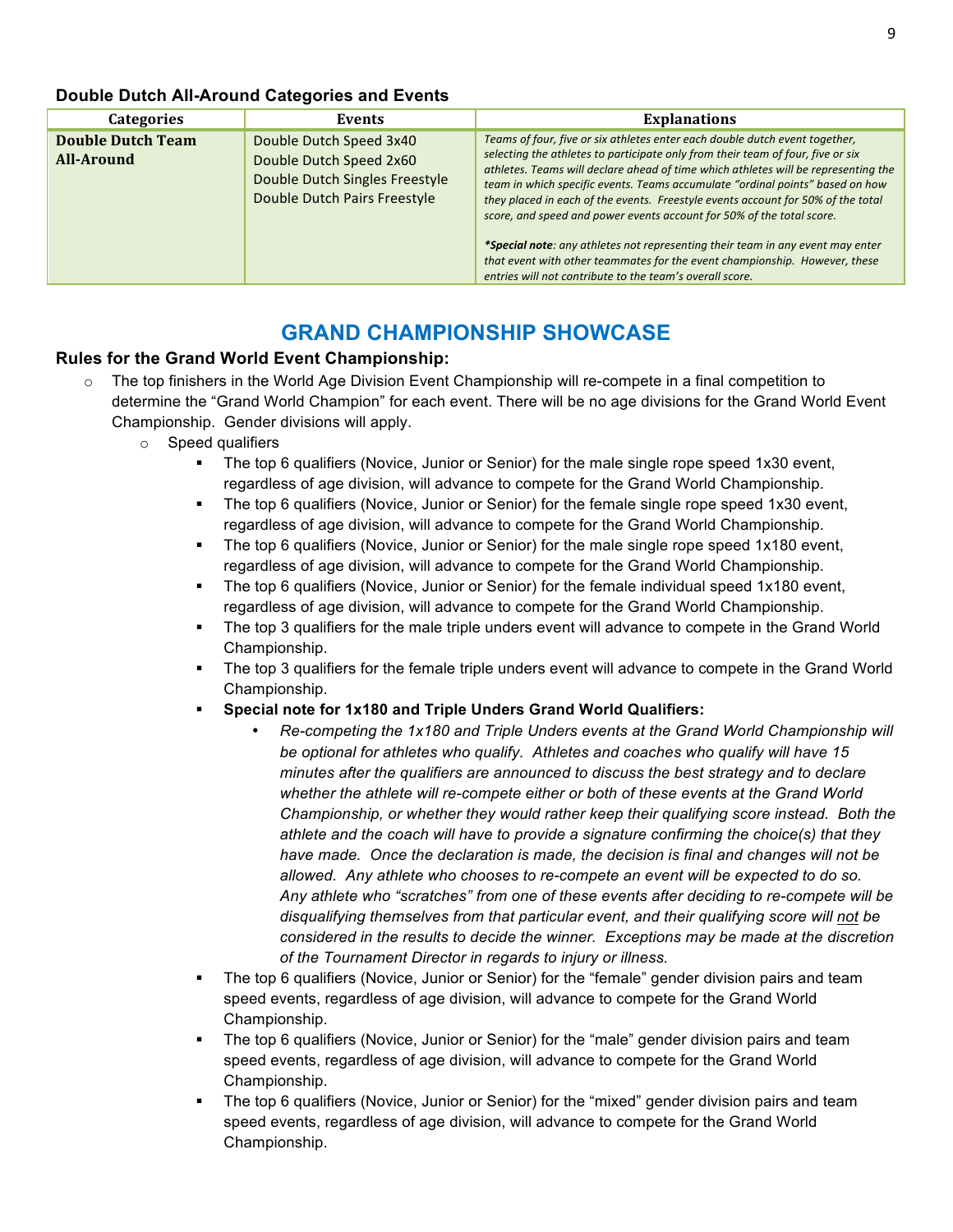- o Freestyle qualifiers
	- The top 10 qualifiers for the senior male individual freestyle event, regardless of age division, will advance to compete for the Grand World Championship.
	- The top 10 qualifiers for the senior female individual freestyle event, regardless of age division, will advance to compete for the Grand World Championship.
	- The top 6 qualifiers for the senior "male" gender division pairs and team freestyle events, regardless of age division, will advance to compete for the Grand World Championship.
	- The top 6 qualifiers for the senior "female" gender division pairs and team freestyle events, regardless of age division, will advance to compete for the Grand World Championship.
	- The top 6 qualifiers for the senior "mixed" gender division pairs and team freestyle events, regardless of age division, will advance to compete for the Grand World Championship.
- o DDC qualifier
	- DDC Grand World Championships
		- $\circ$  The top 6 DDC freestyle qualifiers, regardless of age division, will advance to compete for the Grand World Championship.
		- $\circ$  The top 6 DDC Speed qualifiers, regardless of age division, will advance to compete for the Grand World Championship.

# **GENERAL RULES FOR COMPETITION EVENTS**

#### **Credential Verification:**

• Athletes will need to show their WJRF issued credentials to the head judge or floor manager prior to competing in any event.

#### **Equipment:**

- Athletes may use any length or type of rope, as long as the rope (or ropes) is powered only by the competitor(s).
- Attaching the rope(s) or rope handle(s) to the body in any way is not allowed, as it could be a way for competitors to gain an unfair advantage in competition.
- Props are not allowed in speed or freestyle events. Equipment such as mats, trampolines, or anything else that gives the athlete(s) an advantage in the performance of an event may not be used. Costume-type props are allowed in the Group Show and DDC events.

#### **Uniforms:**

- For speed and freestyle events, athletes may wear any type of athletic clothing normally worn in sport competition or exercise activity. It is highly recommended that team members competing together in team events have uniforms that coordinate with each other in order to appear prepared and professional.
- For group show and DDC events, athletes may wear uniforms that best interpret and represent the music being used and choreography being performed in the routine.
- In all events, athletic shoes must be worn (no sandals, flip-flops, high heels, bare feet, etc.).
- Hair accessories, jewelry and eye glasses should be secured. Athletes will not be given a re-jump because of interference from their hair accessories. If a hair accessory or jewelry falls out and lands in another competitive station, the athlete or team will be given a space violation.
- Untied shoes are the responsibility of the athlete(s). If a shoe comes untied during competition, the athlete may choose to continue with their event without tying the shoe. Judges or officials will not stop an event due to an untied shoe.

#### **General Rules and Restrictions:**

- Gum Chewing is not allowed during competition, for safety as well as for cleanliness.
- Sick, injured, or late/missing athletes will not be awarded a re-jump or be given a heat change to accommodate them. Coaches can substitute athletes if necessary, and should notify the Tournament Director right away if this occurs.
- Athletes or coaches are not allowed to alter their competition space in any way (such as moving boundaries, applying tape to the floor, etc.).

#### **Rules for Speed and Power Events:**

Speed and power station dimensions are 6 meters by 6 meters.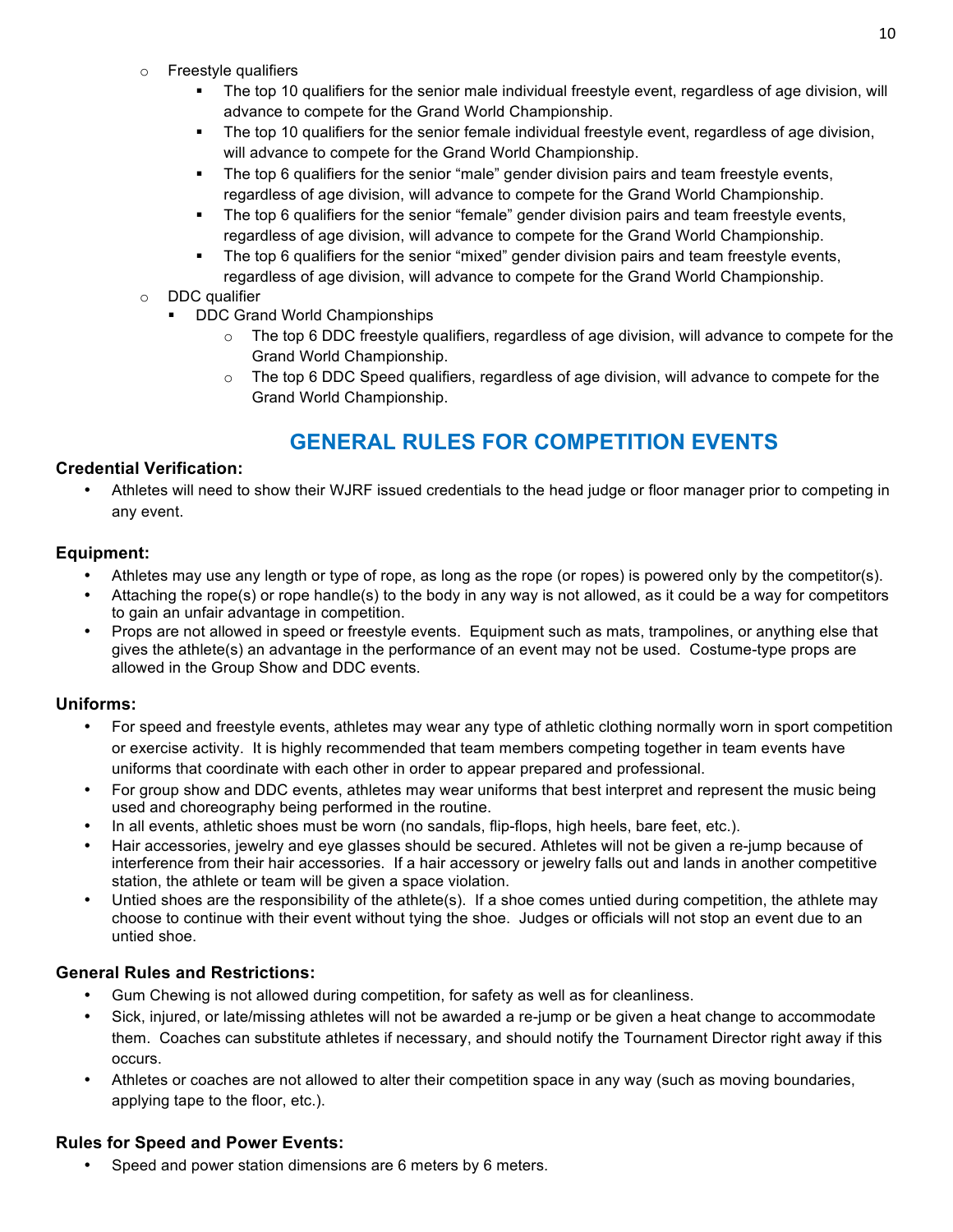- For all speed events, athletes must use the traditional "jogging step" motion for speed events. One rope must pass under the foot for each jump, alternating between right and left foot jumps. There should be one revolution of the rope for each alternating foot jump.
- For the single rope double under speed event, athletes must use a two-foot bounce, where both feet touch the ground simultaneously after two rotations of the rope around the body. A jogging-step motion (where athletes alternate between their right and left feet) will not be allowed.
- Any starting positions may be used, as long as the rope(s) remain still until the "tone" to start sounds.
- Three speed judges will be assigned to each speed station. The two closest scores are added together and the furthest score is discarded. If scores are equidistant from each other, then the two higher scores are added together and the lowest score is discarded.
- Judges will count the right foot jumps of the competitors. When a miss occurs, judges will "skip" the next right foot jump to rectify the jump count on the clickers. \**Judges count the left foot jumps for DDC 1x30 only*
- A support box is present inside each station for one individual to assist the competitor. That individual must be respectful of all competitors, judges and WRJF tournament staff and remain in the support box during the event heat. **No Photography** is allowed from the support box.
- An official WJRC timing track will be used. Times will be called during speed events as follows:
	- $\circ$  All timing calls will begin with, "Judges are ready, s are ready, Set, Beep". The end of the event time period is indicated with a Beep.
	- $\circ$  For the single rope speed 1x30, 2x30, and 4x30 events, calls will be made on the official timing track every 10 seconds. For the pairs and team events, calls to "switch" jumpers will be made every 30 seconds.
	- $\circ$  For the single rope speed 1x180 event, calls will be made on the official timing track every 15 seconds
	- $\circ$  For the double dutch speed 3x40 event, calls will be made on the official timing track every 10 seconds, with calls to "switch" jumpers every 40 seconds
	- $\circ$  For double dutch speed 2x60, calls will be made on the official timing track every 15 seconds with the call to "switch" jumpers will be made at one minute
- For the Double Dutch Speed 3x40 event, the rules are as follows:
	- o The first jumper enters the ropes at the "beep". At the call to "switch" (after 40 seconds) the first jumper must exit the ropes, take one end to become a turner, and the person whose ropes were taken then becomes the second jumper inside the ropes. At the second call to "switch" after the second 40 second time period, the second jumper exits the ropes, takes the ropes from the third team member (who has not yet jumped), and becomes the turner, while the person whose ropes were just taken then becomes the competitor inside the ropes for the final 40 second time period.
- For all Double Dutch Speed 3x40 and 2x60 events, only one athlete may be inside the ropes at one time. One jumper must exit before another jumper can enter.
- For the Consecutive Triple Unders event, one person performs consecutive triple under jumps until they either miss or choose to stop.
	- $\circ$  This event is not timed, but competitors will be given the cue to begin with "Judges are ready, Jumpers are Ready, Set, Beep" on the official timing track.
	- o Athletes will be given two attempts to complete 15 triples or more.
	- $\circ$  If an athlete begins to perform consecutive triple unders and then misses or stops before completing the fifteenth triple under, then the athlete may try again. Judges should record the score for the first attempt in the appropriate place on the score sheet.
	- $\circ$  The athlete will have up to two minutes to recover in his or her station before beginning their second attempt. The athlete may not leave the station.
	- $\circ$  Once the second attempt has begun, any stop or miss of the rope will indicate the end of the event, regardless of how may triple unders were performed (if any). Judges should record the score for the second attempt in the appropriate place on the score sheet.
	- $\circ$  If the athlete completes 15 triple unders, whether on the first or second try, then any stop or miss of the rope from that point forward will indicate the end of the event.
	- $\circ$  If two attempts were made, the higher score of the two attempts will be counted as the final score.
	- $\circ$  The athlete may do single or double jumps as "preparatory jumps" prior to beginning triple unders. However, the counting of triple unders stops once any double under or single under jumps are performed after the jumper has begun consecutive triple unders.
	- This event will be contested in the Senior Age Division Championship only.
- There will be a 5 point deduction taken for false starts (starting the rotation of the rope(s) before the "beep" is made), and for false switches (athletes switching at inappropriate times, more than one athlete inside the double dutch ropes, athletes beginning before the call to "switch" is made, etc.).
- There will be a 5 point deduction taken for space violations. If an athlete (or their equipment) leaves the designated event area, judges will direct the athlete(s) to re-enter the proper area and continue the speed event.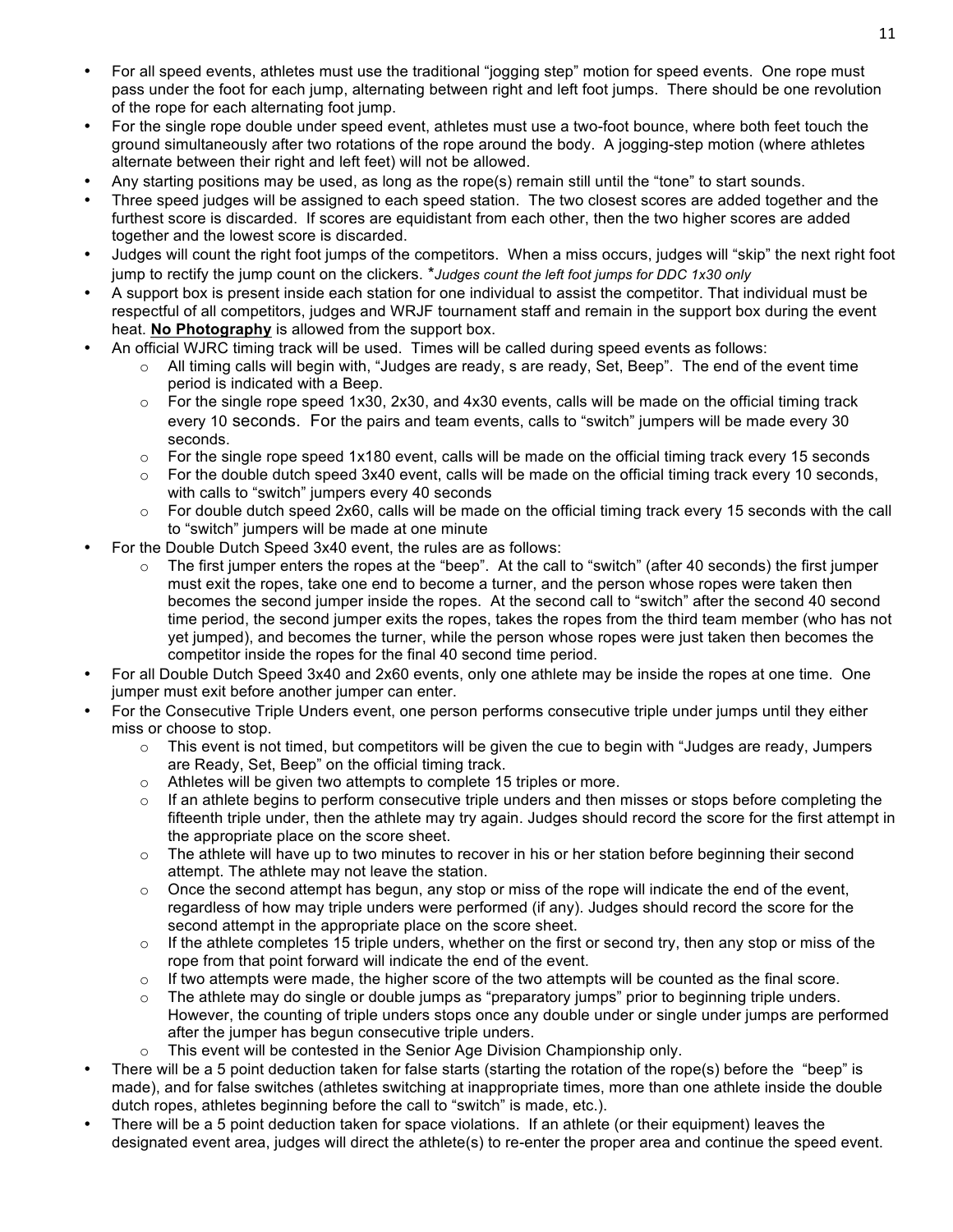Judges should not count speed jumps or triple unders while a space violation is being committed. Judges may begin counting again once the athlete or team, and/or equipment, is back within the designated boundaries.

- Athletes have a right to expect accurate speed counting. At least two of the three speed judges at the station should be within 5 clicks of each other. If this is not the case, the head judge will notify the tournament director, and the athlete(s) will have the opportunity to re-jump the event if they wish. The Tournament Director will notify the coach or other representative for the team right away that the athlete(s) are eligible for a re-jump due to inaccurate counting. The coach may accept or deny this opportunity. If a team chooses to re-jump, the athlete will be given the score of the re-jump. (A re-jump score is determined by averaging the three closest scores out of five judges.)
- If a speed judge is having trouble with accuracy, a fourth judge may be added to the panel.
- No judging or competitive modifications can be given to athletes or teams based on reputation or for any other reason.
- Tie breaker rules
	- o Ties will remain in place for age division speed events.
	- $\circ$  Tiebreakers will take place for Grand World speed events if they occur within the top 3 places.
		- In the event of a tie for Grand Worlds, a "jump off" will take place prior to the awards ceremony. Any athlete involved in a tie will be notified of the tie immediately following the submission of the final speed score for that event. They will then be required to compete in a "jump off" at the end of the Grand World events.
		- § The jump off will determine the final placing of the athletes involved in the tie. For example: if a tie occurred for 1<sup>st</sup> place in Male 30 second speed, the two individuals will re-compete. The individual with the highest score in the jump off will receive the Grand World 1<sup>st</sup> place trophy and the individual with the second highest score will receive the 2<sup>nd</sup> place trophy. The individual who originally placed  $2^{nd}$  (when there was a tie for 1<sup>st</sup>) would now receive the  $3^{rd}$  place trophy. (A low jump off score will not remove an individual from trophy standing unless the tie occurred for 3<sup>rd</sup> place. Then the individual(s) would be competing for  $3^{rd}$  and  $4^{th}$  place in the jump off.)

#### **General Rules for Freestyle Events:**

- Freestyle station dimensions are 12 meters by 12 meters
- Timing of freestyle routines:
	- o All single rope freestyle and wheel routines will be 45-75 seconds long
	- $\circ$  Double dutch single and double dutch pair's routines will be 45-75 seconds long.
	- o Double dutch triad routines will be 60-90 seconds long.
	- $\circ$  An official WJRC timing track will be used. Times will be called during speed events as follows:
		- All timing calls will begin with, "Judges are ready, Jumpers are ready, Set, Beep"
			- Calls for all freestyle events (except for the double dutch triad freestyle) will be made at 45 seconds, 60 seconds, and a "beep" will occur 75 seconds.
			- Calls for the double dutch triad freestyle event will be made at 45 seconds, 60 seconds, 75 seconds, and a "beep" occurs at 90 seconds.
- Illegal Tricks and restrictions:
	- $\circ$  In order to promote innovation and minimize restrictions, all tricks will be allowed for the World Jump Rope Championship. However, we strongly encourage everyone to please keep safety a top priority while planning, developing and practicing your tricks and routines.
- Use of Music
	- o Music will be used for the Junior Division Single Rope Team Freestyle event.
	- o To use time most efficiently, music will not be used in the other single rope or double dutch freestyle events for the Junior or Novice Divisions.
	- $\circ$  There will be no music used for Senior Division Individual Single Rope Freestyle, Single Rope Pairs Freestyle and Single Rope Pairs Wheel Freestyle, unless otherwise noted by the Tournament Director.
	- $\circ$  All other freestyle routines for the Senior Division will be performed to music, unless otherwise noted by the Tournament Director.
	- $\circ$  Any type of music may be used, though proper content and language should be maintained. Music featuring offensive lyrics or content could result in a reduction of your score by the judges.
	- $\circ$  If the wrong music is played for an athlete's routine, the athlete should stop immediately and notify the Tournament Director. If an athlete chooses to compete with the wrong music playing, they will not be given a re-jump.
- Single Rope Pairs and Team Freestyle Events:
	- $\circ$  For single rope pair's freestyle routines, two athletes perform a synchronized, choreographed routine.
	- $\circ$  For single rope team freestyle routines, four athletes perform a synchronized, choreographed routine.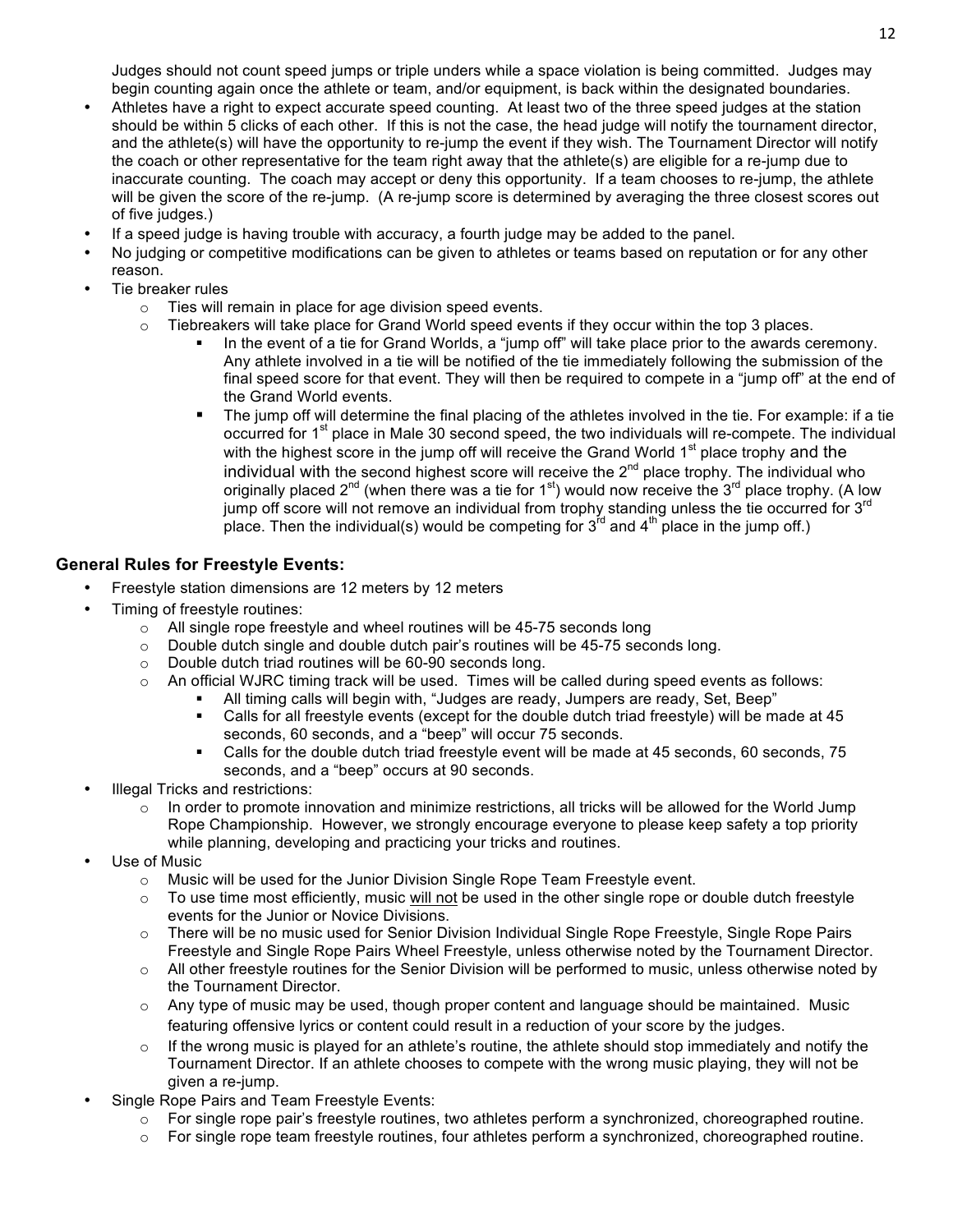- Single Rope Pairs Wheel Freestyle: Two athletes perform a "wheel" routine. This means each athlete has a hold of one handle from the other person's rope, and one handle of their own rope. The ropes turn at alternating beats, meaning when one rope is up, the other rope is down.
	- $\circ$  While it is acceptable to have sections of the routine where the ropes are turning together instead of at opposite beats, or both athletes are jumping one rope, or any other "highlight" performed to enhance the entertainment value of the routine, the expectation is that the vast majority of the routine be performed using the traditional wheel format. Aside from brief "highlights" incorporated for choreographic reasons, athletes should always be "connected" by having a hold of each other's ropes.
- Double Dutch Freestyle Events: Double Dutch routines should be designed so that all members of the team (3, 4, or 5 people) are included and incorporated into the routine at all times. At no time should an athlete(s) be waiting outside of the ropes while another athlete(s) are inside the ropes performing tricks.

#### **Evaluation and judging of freestyle routines:**

- All freestyle events will be evaluated on Required Elements, Difficulty, Density, Quality of Presentation, Accuracy (misses) and Entertainment Value.
- Routines will be judged on a ten-point decimal scale. A perfect score is 10. Details for awarding points will be described in the judging handbook.
- There will be seven judges and one floor manager for every freestyle station. There will be one Head Judge, three Content Judges, and three Presentation Judges.
- Judges should be 15 years or older.
- World Jump Rope Federation is proud to use a data collection app powered through Android. The app is called JumpRopeJudge, all one word. JumpRopeJudge is available for download onto an Android powered device in the Google Play Store. This app will allow judges to record what they see essentially telling the story of the routine. Each jump the athlete/team completes should be recorded, including basic jumps, wraps, unwraps and skills to give a full picture of the routine the athlete/team performed.
- Screen shot of the Presentation Judge screen:

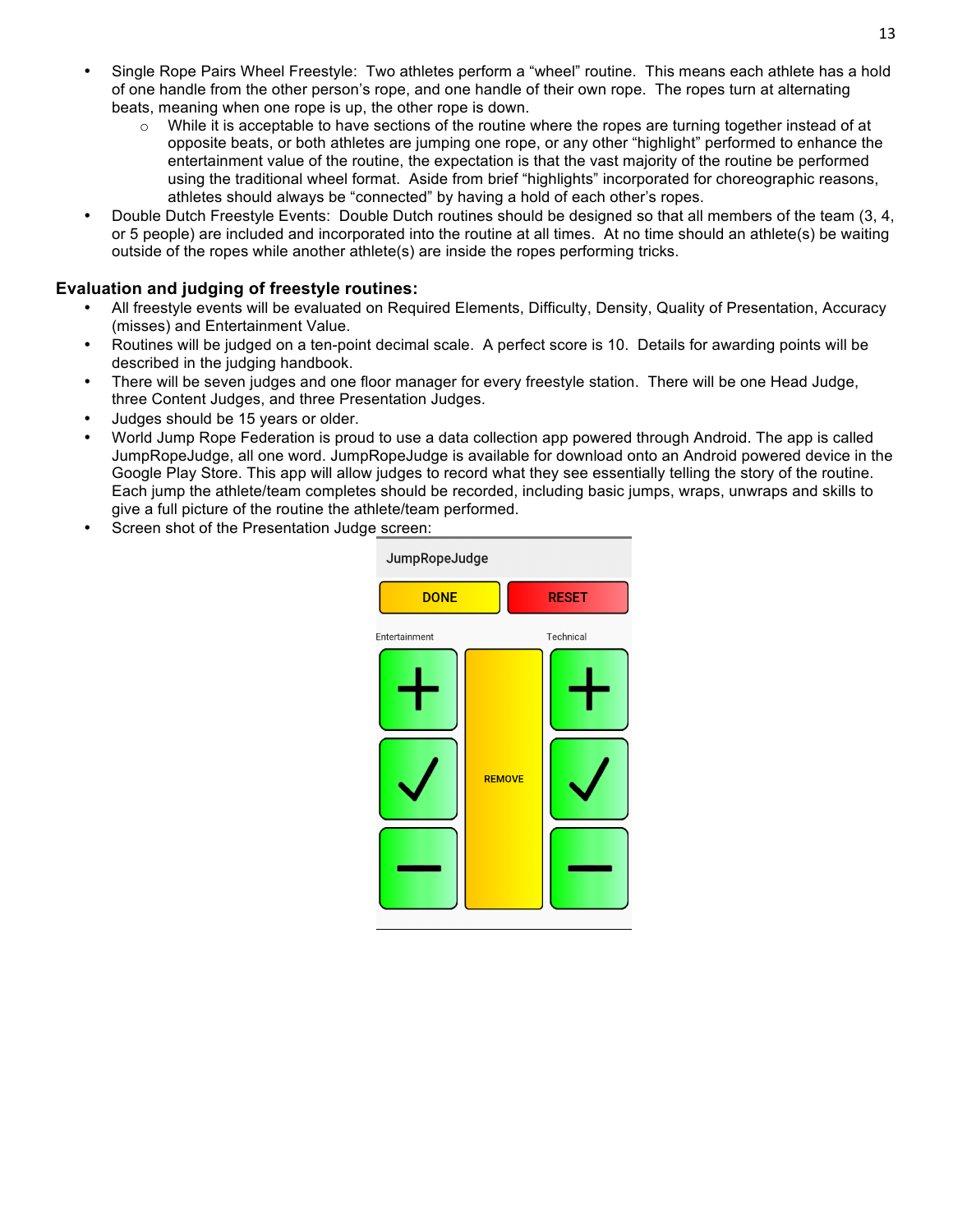Screen shot of the Content Judge screen:

| Content         |                |                |
|-----------------|----------------|----------------|
| <b>DONE</b>     |                | <b>RESET</b>   |
| 0<br>Score: 0.0 | 0              |                |
| <b>LEVEL 1</b>  | LEVEL 0.5      | <b>LEVEL 4</b> |
| <b>LEVEL 2</b>  | <b>REMOVE</b>  | LEVEL 5        |
| <b>LEVEL 3</b>  | <b>LEVEL 7</b> | LEVEL 6        |

Screen shot for the Head Judge screen:

| JumpRopeJudge                           |              |                              |  |                     |
|-----------------------------------------|--------------|------------------------------|--|---------------------|
| <b>DONE</b>                             | <b>RESET</b> |                              |  |                     |
| <b>Spatial Dynamics</b>                 |              | <b>Required Elements 0.0</b> |  |                     |
| QUADRANT 1                              |              |                              |  | <b>QUADRANT 2</b>   |
| <b>QUADRANT 4</b><br><b>QUADRANT 3</b>  |              |                              |  |                     |
| <b>Multiples</b>                        |              |                              |  |                     |
| NO DED. $\bigcirc$ 0.2                  |              |                              |  | $\odot$ 0.4         |
| <b>Inversion or Displacement Skills</b> |              |                              |  |                     |
| $\bigcirc$ no ded.                      |              | () 0.2                       |  | $\odot$ 0.4         |
| Rope Manipulations Skills               |              |                              |  |                     |
| $NO$ DED. $O$ 0.2<br>0                  |              |                              |  | $\odot$ 0.4         |
| <b>General Deductions</b>               |              |                              |  |                     |
| TIME 0.0                                |              |                              |  | <b>ACCURACY 0.0</b> |
| <b>SPACE 0.0</b>                        |              | <b>REMOVE</b>                |  |                     |

- Points will be awarded and deducted as follows:
	- o Three Content Judges will award points in the following areas:
		- § Points will be given for each skill the athlete performs as defined by the World Jump Rope "Levels of Difficulty" charts. = 6 points
	- o Three Presentation Judges will award points in the following areas:
		- **•** Technical Presentation: elements that affect the aesthetic qualities of a routine, such as amplitude, body alignment and extension, countenance, flow of routine, etc… = 2 points
		- **■** Entertainment Value: efforts taken to make the routine exciting to watch, such as interesting and entertaining choreography, use of music, variety of styles and skills, unique or original skills, general innovation, etc… = 2 points
	- o One Head Judge will evaluate the performance of required elements, accuracy (misses), and adherence to space and time constraints. Deductions will be taken as follows: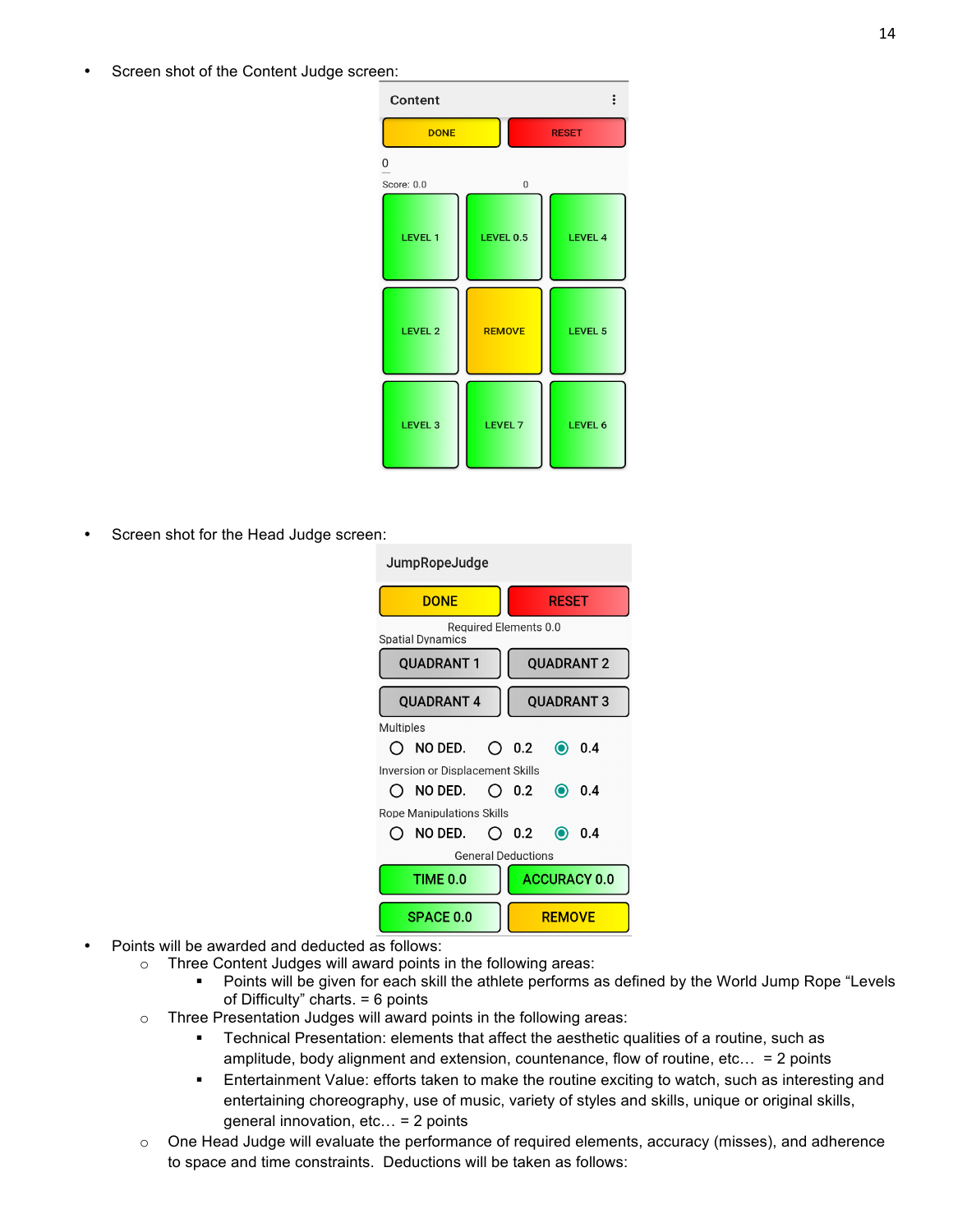- Time Violations: If an athlete or team begins the routine before the call to "go", or reaches their ending pose or position after the call of "time", then a 0.2 deduction will be given for each infraction.
- § Space Violations: If an athlete or team (or any equipment belonging to an athlete or team) leaves their designated competition area, a 0.2 deduction will be given for each infraction. If this occurs, the floor manager should direct the athlete(s) to re-enter the proper area and continue the event. Judges should not be judging the routine while a space violation is being committed. Judges may begin judging again once the athlete or team, and/or equipment, is back within the designated boundaries.
- § Accuracy Deductions
	- Minor Misses:
		- $\circ$  A minor miss is defined as an obvious mistake involving the rope(s) that causes the rope (and the routine) to stop unintentionally.
		- $\circ$  If an athlete or team "pulls out" of a miss and the rope/routine does not stop, that is considered a "bobble" and does not receive an accuracy deduction.
		- $\circ$  0.2 points will be deducted from the average Technical Presentation score for every minor miss.
	- Major Misses:
		- o Major Misses are defined as an obvious mistake involving the rope(s) that causes the routine to be delayed for two seconds or longer.
		- $\circ$  0.4 points will be deducted from the average Technical Presentation score for every major miss.
	- Accuracy deductions are taken only from the average "Technical Presentation" score. A maximum 2.0 points can be taken for accuracy deductions, or until the average Technical Quality score is reduced to "0".
- **Evaluation of Required Elements** 
	- Description of the Single Rope Freestyle Required Elements *(for single rope freestyle, single rope pairs freestyle, single rope pairs wheel freestyle, and single rope team freestyle):*
		- o Rope Manipulations
			- § *Skills that cause the rope to perform motions other than the standard loop around the body (e.g. crosses, releases, swings, wraps)*
		- o Multiples
			- § *Skills that involve the rope making more than one revolution per jump*
		- o Inversion and Displacement
			- § *Skills requiring a change in the center of gravity, displaying strength, balance, flexibility, and/or agility (including gymnastic, acrobatic, and martial-arts type tricks)*
		- o Spatial Dynamics
			- § *Movement around the performance area. To receive full credit, athletes must use all four quadrants of the competition area outside of a three-foot center circumference. If the athlete uses 2-3 quadrants, partial credit will be given. The quadrants should be seen as a + formation on the floor.*
	- Description of the Double Dutch Freestyle Required Elements *(for double dutch single freestyle, double dutch pairs freestyle, and double dutch triad freestyle)*:
		- o Rope Manipulations
			- § *Skills related to turning the ropes (e.g. turner involvement)*
		- o Multiples
			- Skills that involve a rope or ropes passing under a athlete's feet more than one *time per jump, or more than one rope passing under an athlete's feet during a jump.*
		- o Inversion and Displacement
			- § *Skills requiring a change in the center of gravity, displaying strength, balance, flexibility, and/or agility (including gymnastic, acrobatic, and martial-arts type tricks)*
		- o Spatial Dynamics
			- § *Any movement that results in a jumper becoming a turner and a turner becoming a jumper*
	- Evaluation of Required Elements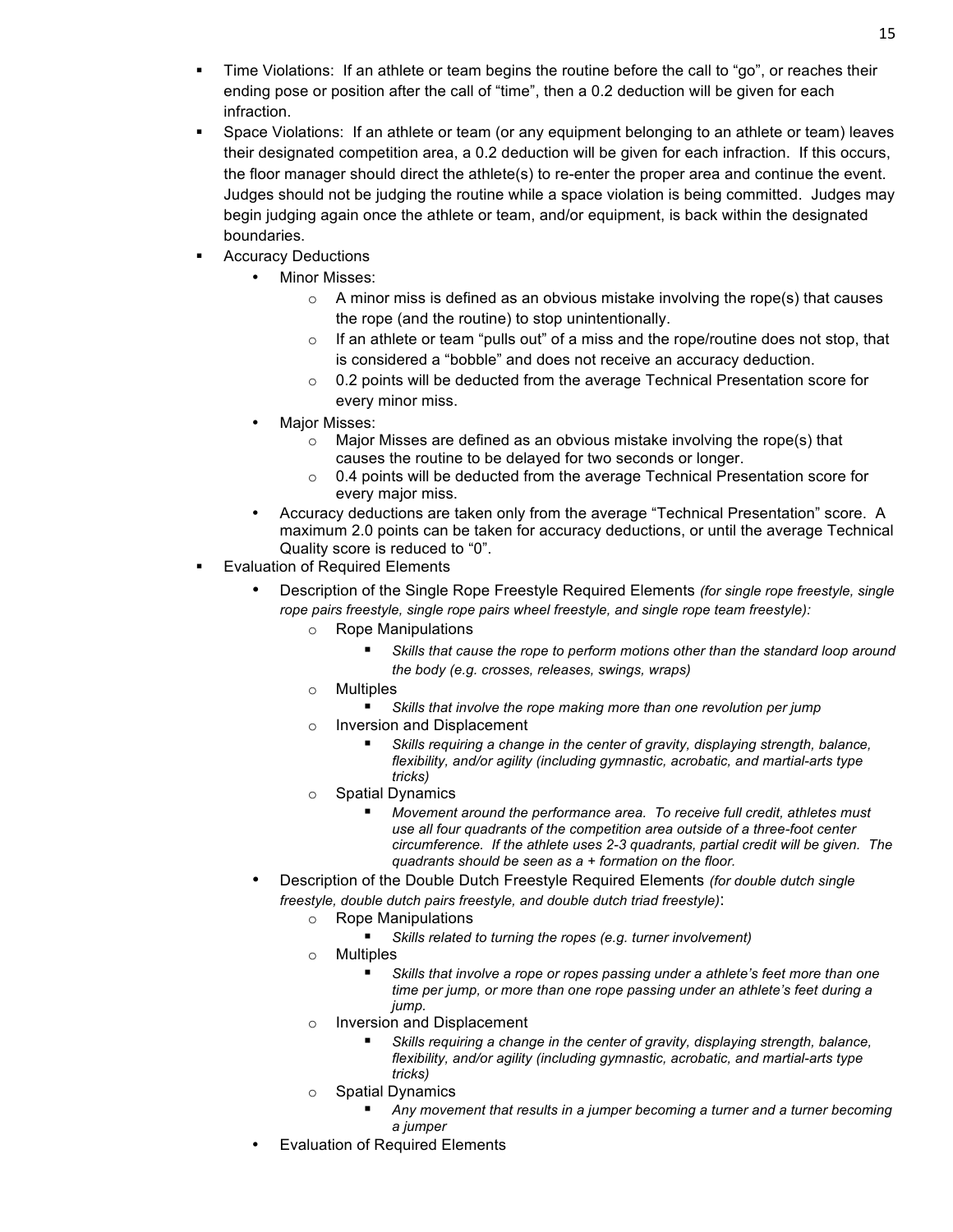- $\circ$  To be considered "completed", required elements must be performed at "Level 3 (intermediate)" or higher, as defined by the World Jump Rope Levels of Difficulty.
- $\circ$  0.4 points will be deducted from the average Difficulty score for every required element omitted or not performed due to misses.
- $\circ$  0.2 points will be deducted from the average Difficulty score for every required element performed at a difficulty level below "Level Three (intermediate)" (e.g., at Level One - Basic) or Level Two - Elementary)
- o A maximum 1.6 points can be taken from the average Difficulty score for Required Elements deductions, or until the average Difficulty score is reduced to "0".
- WJRF "Levels of Difficulty" Charts, which will be used by Head Judges and Content Judges, are located in the appendix of the 2018 WJRF Judging Handbook.
- Freestyle scores will be calculated as follows: *(Average Difficulty score – Required Element deductions) + Average Density score = Content Score (Average Technical Quality score – accuracy deductions) + Average Entertainment Value score = Presentation Score (Content Score + Presentation Score) – Time and Space Violations = Final Freestyle Score*
- Tiebreaker Rules
	- o First tiebreaker is the average accuracy deduction
	- o Second tiebreaker is the Content Score
	- o Third tiebreaker is the Presentation Score
	- $\circ$  After the third tiebreaker, the tie will remain and both athletes or teams will be awarded the same place.
	- o First tiebreaker for Overall team events will be Double Dutch Pairs freestyle score for Double Dutch Overall and Single Rope Team freestyle score for Single Rope Overall.
	- $\circ$  Second tiebreaker for Overall team events will be Double Dutch Pairs Speed for Double Dutch Overall and Single Rope Speed Relay for Single Rope Overall.

#### **General Rules for Group Show Events:**

- Size Divisions:
	- o 8-30 people for Junior and Senior Divisions
- Age Divisions:
	- $\circ$  Junior Division = all athletes are aged 14 and younger
	- $\circ$  Senior Division = all ages welcome
- Gender Divisions do not apply
- Music is required for Group Show routines
	- $\circ$  Any type of music may be used, though proper content and language should be maintained. Music featuring offensive lyrics or content could result in a reduction of your score by the judges.
- Time Limits
	- o Junior Group Show routines can be a maximum of 3 minutes long
	- o Senior Group Show routines can be a maximum of 5 minutes long
	- $\circ$  Timing will be done by the Head Judge (or other designee) using a stopwatch. The announcer will indicate when both the judges and the athletes are ready to begin. The time on the stopwatch will begin either when the music starts, or when the athletes begin the routine, whichever happens first. Time will end when the routine reaches its ending pose, or when the stopwatch reads the maximum time limit, whichever happens first. If a routine continues past the maximum time allowed, the judges will stop judging at that point, and a 0.2 deduction will be given for a time violation.
- Maximum space will be given depending on the competition venue. No space violations will apply.

#### **Evaluation and judging of Group Show routines:**

- Group Show events will be evaluated on Required Elements, Difficulty, Density, Quality of Presentation, and Entertainment Value.
- Routines will be judged on a ten-point decimal scale. A perfect score is 10. Details for awarding points will be described in the judging handbook.
- There will be seven judges and one floor manager for every freestyle station. There will be one Head Judge, three Content Judges, and three Presentation Judges.
- Points will be awarded and deducted as follows:
	- o Three Content Judges will award points in the following areas: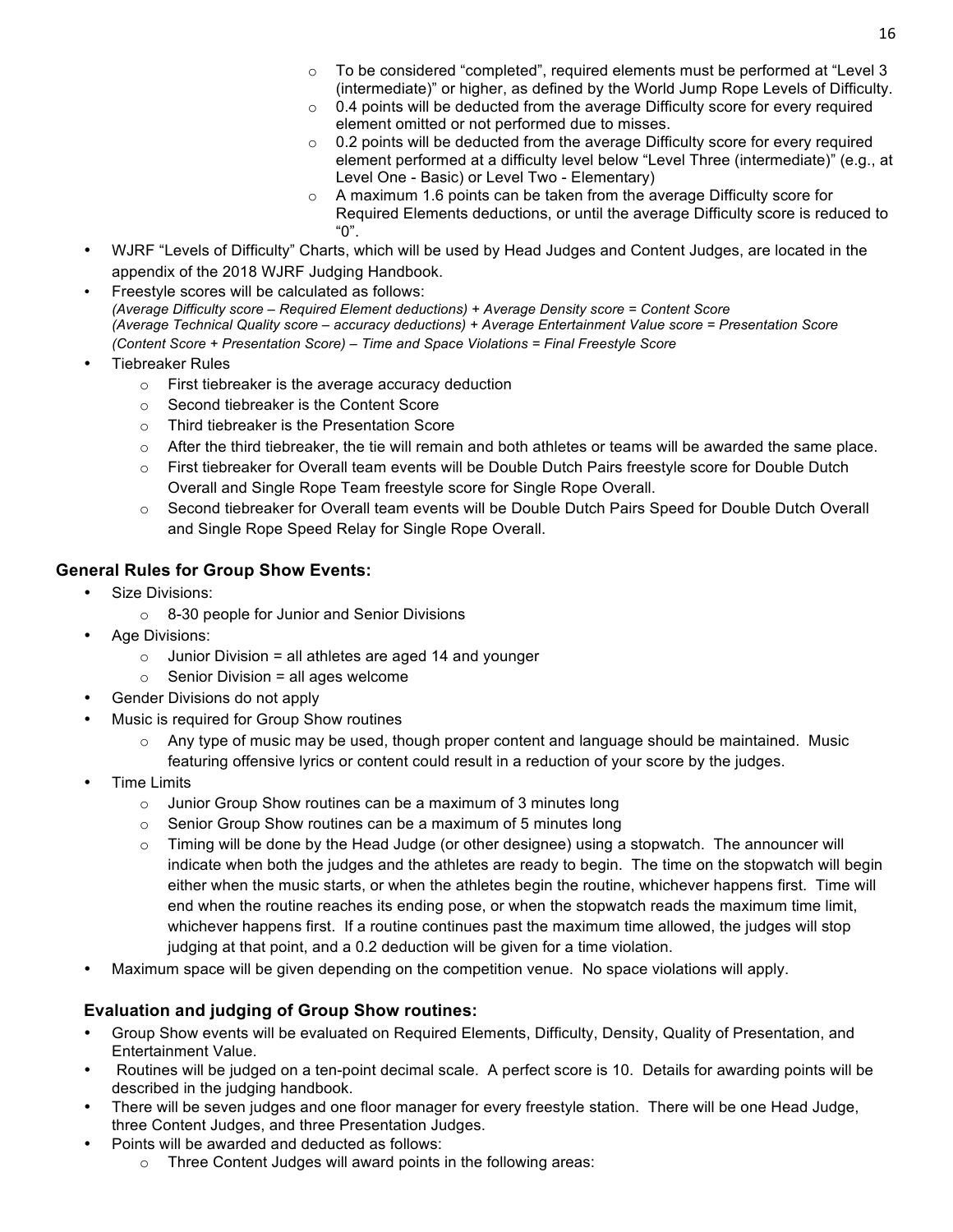- Points will be given for each skill the athlete performs as defined by the World Jump Rope "Levels" of Difficulty" charts. = 6 points
- o Three Presentation Judges will award points in the following areas:
	- § Technical Presentation: elements that affect the aesthetic qualities of a routine, such as movement and formations, misses, synchrony, body alignment, flow of routine, etc… = 2 points
	- § Entertainment Value: efforts taken to make the routine exciting to watch, such as interesting and entertaining choreography, use of music, variety of styles and skills, unique or original skills, general innovation, etc… = 2 points
- o One Head Judge will evaluate the performance of required elements and adherence to time constraints.
	- § Evaluation of Required Elements
		- Description of the Group Show Required Elements *(to receive full credit, ALL members of the team must perform each element in a physically or choreographically interconnected way):*
			- o Single Rope Group Routine
				- § *Synchronized routine performed by the entire group, with each athlete using an individual rope*
			- o Double Dutch
				- Routines involving two ropes being turned in opposite directions
			- o Wheel
				- § *Routines involving two or more athletes that have exchanged handles and are turning and/or jumping ropes at alternating beats. Ropes of any length can be used.*
			- o Long Rope
				- § *Routines involving longer ropes, at least 20 feet long, being used in formations that are not double dutch. (Examples include, but are not limited to, one long rope, triangle, eggbeater, umbrella, etc…)*
			- o Traveler
				- § *Routines involving the act of "catching"one or more athletes with a rope by another athlete or athletes. Traveler can be performed with single ropes, wheel, double dutch, and/or long ropes.*
		- Evaluation of Required Elements
			- To be considered "completed", required elements must be performed at "Level 3 (intermediate)" or higher, as defined by the World Jump Rope Group Show Levels of Difficulty.
			- $\circ$  0.4 points will be deducted from the average Difficulty score for every required element omitted or not performed due to misses.
			- o 0.2 will points will be deducted from the average Difficulty score for every required element performed at a difficulty level below "Level Three (intermediate)" (e.g., at Level One - Basic) or Level Two - Elementary)
			- o A maximum 1.6 points can be taken from the average Difficulty score for Required Elements deductions, or until the average Difficulty score is reduced to "0".
- The Levels of Difficulty charts for Group Show, which will be used by Group Show Head Judges and Content Judges, are located in the appendix of the 2018 WJRF Judging Handbook.
- Group Show scores will be calculated as follows: *(Average Difficulty score – Required Element deductions) + Average Density score = Content Score Average Technical Quality score + Average Entertainment Value score = Presentation Score (Content Score + Presentation Score) – Time and Space Violations = Final Freestyle Score*
- Tiebreaker Rules
	- o First tiebreaker is the average accuracy deduction
	- o Second tiebreaker is the Content Score
	- o Third tiebreaker is the Presentation Score
	- $\circ$  After the third tiebreaker, the tie will remain and both teams will be awarded the same place.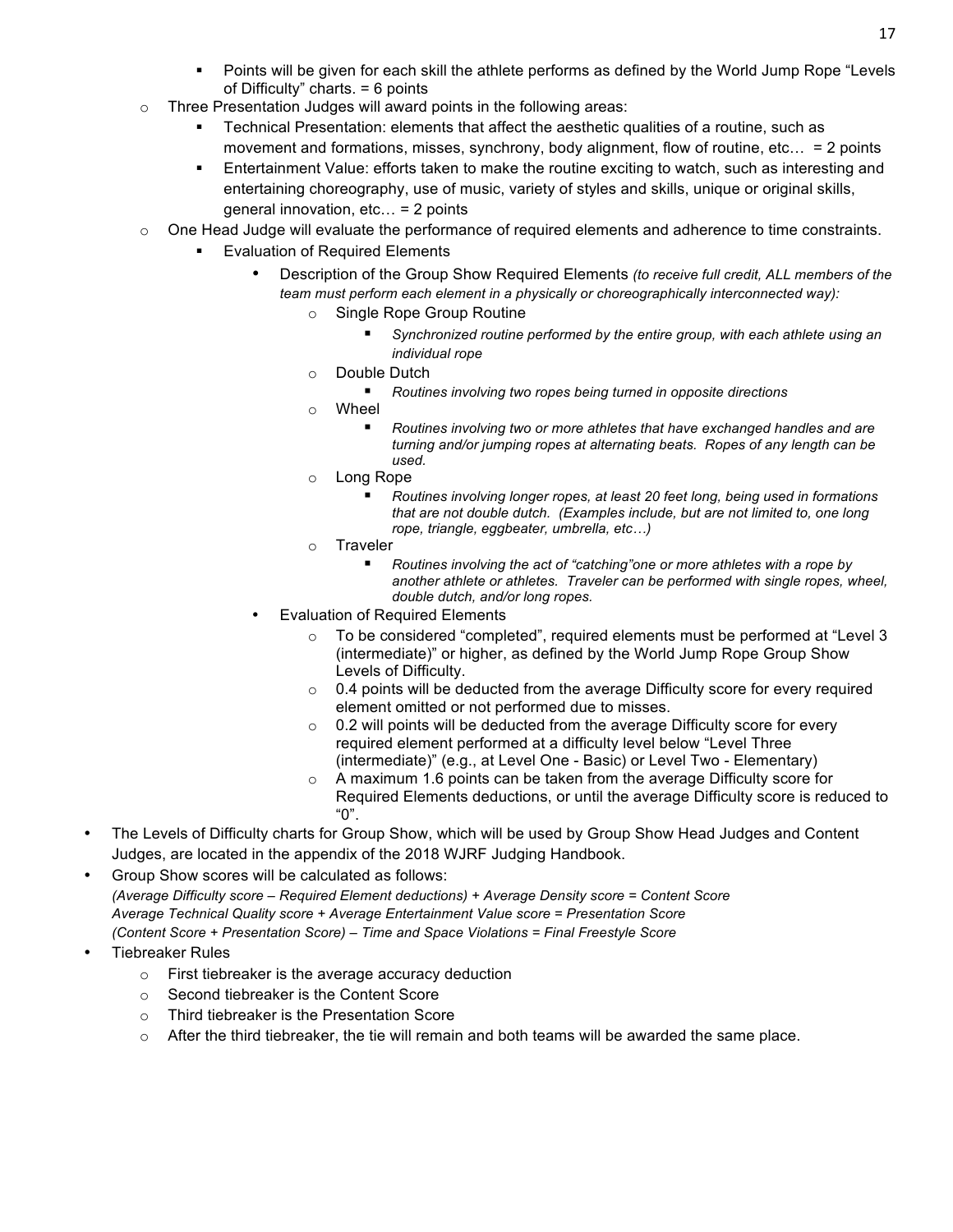#### **General Rules for the World Jump Rope Double Dutch Contest (DDC) Event:**

- DDC Events
	- o DDC Freestyle: The World Jump Rope Double Dutch Freestyle Contest features a "performance-style" competition, where teams choreograph routines to music incorporating both dance and jump rope.
		- DDC freestyle routines should incorporate double dutch and dance.
		- § Any type of dance can be incorporated
	- o DDC Speed:
		- The left foot will be counted for the DDC 1x30 speed event.
		- This event is optional for groups who are performing the DDC freestyle competition.
		- § Three members of each freestyle group will represent their team for a 1x30 double dutch speed contest.
- Qualification Requirements:
	- $\circ$  Everyone is welcome to attend. There are no required memberships or membership fees to any organization.
	- $\circ$  There are no required "qualifying tournaments" to attend or any other type of qualification process.
- Teams consist of any number of athletes. No minimum or maximum requirement
- Age Divisions:
	- $\circ$  Competition age is determined by the athlete's age as of September 1<sup>st</sup>, 2018.
	- $\circ$  Junior Division = all athletes are aged 12 and younger
	- $\circ$  Senior Division 18 and under = All athletes are aged 18 and under
	- $\circ$  Senior Division Open = at least one athlete is 19 or older
	- $\circ$  The age of the team is determined by the age of the oldest athlete.
- Gender Divisions: No gender divisions.
- Music is required for DDC freestyle routines.
	- $\circ$  Any type of music may be used, though proper content and language should be maintained. Music featuring offensive lyrics or content could result in a reduction of your score by the judges.
- **Time Limits** 
	- $\circ$  DDC routines can be a maximum of 3 minutes and a minimum of 2 minutes.
	- $\circ$  Timing will be done by the Head Judge (or other designee) using a stopwatch. The announcer will indicate when both the judges and the athletes are ready to begin. The time on the stopwatch will begin either when the music starts, or when the athletes begin the routine, whichever happens first. Time will end when the routine reaches its ending pose, or when the stopwatch reads the maximum time limit, whichever happens first. If a routine continues past the maximum time allowed, the judges will stop judging at that point, and a 0.2 deduction will be given for a time violation.
- Maximum space will be given depending on the competition venue. No space violations will apply.
- Equipment:
	- $\circ$  Attaching the rope(s) or rope handle(s) to the body in any way is not allowed, as it could be a way for competitors to gain an unfair advantage in competition.
	- $\circ$  Equipment such as mats, trampolines, or anything else that gives the athlete(s) an advantage in the performance of an event may not be used.
	- o Costume-type props are allowed in the DDC event.
- Uniforms:
	- $\circ$  For the DDC event, athletes may wear uniforms/outfits that best interpret and represent the music being used and choreography being performed in the routine.
	- $\circ$  Athletic shoes must be worn (no sandals, flip-flops, high heels, bare feet, etc.).
	- $\circ$  Untied shoes are the responsibility of the athlete(s). If a shoe comes untied during competition, the athlete may choose to continue with their event without tying the shoe. Judges or officials will not stop an event due to an untied shoe.
- Gum Chewing is not allowed during competition, for safety as well as for cleanliness.
- Sick or injured athletes will not be awarded a re-jump or be given a heat change to accommodate them. Coaches can substitute athletes if necessary, and should notify the Tournament Director right away if this occurs.
- Athletes or coaches are not allowed to alter their competition space in any way (such as moving boundaries, applying tape to the floor, etc.).